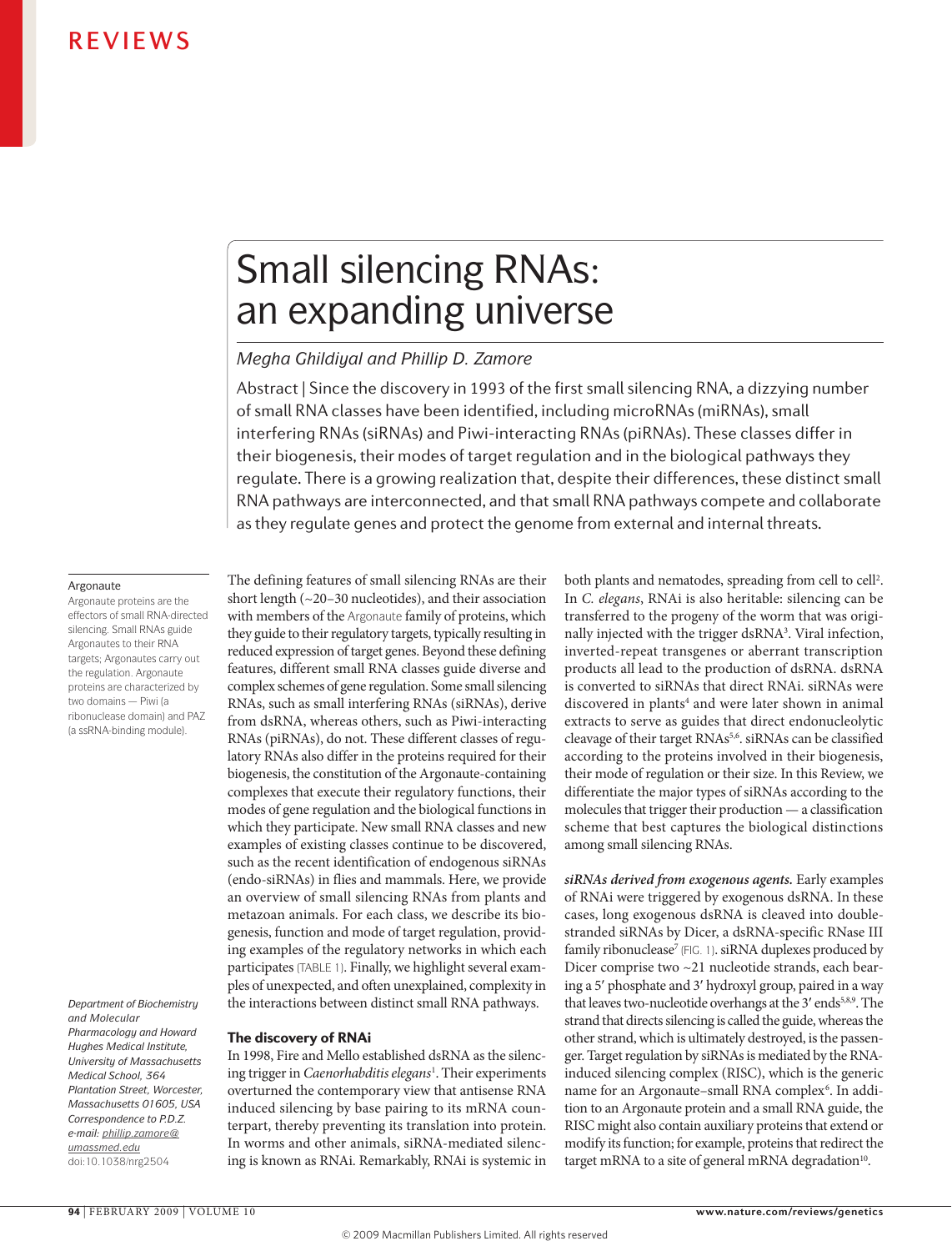| Table 1   Types of small silencing RNAs |                                              |             |                                                                                                                                                  |                                                                                                                           |                                                                                                               |                                               |
|-----------------------------------------|----------------------------------------------|-------------|--------------------------------------------------------------------------------------------------------------------------------------------------|---------------------------------------------------------------------------------------------------------------------------|---------------------------------------------------------------------------------------------------------------|-----------------------------------------------|
| <b>Name</b>                             | Organism                                     | Length (nt) | <b>Proteins</b>                                                                                                                                  | Source of trigger                                                                                                         | <b>Function</b>                                                                                               | <b>Refs</b>                                   |
| miRNA                                   | Plants, algae, animals,<br>viruses, protists | $20 - 25$   | Drosha (animals only)<br>and Dicer                                                                                                               | Pol II transcription<br>(pri-miRNAs)                                                                                      | Regulation of mRNA<br>stability, translation                                                                  | $93 - 95.$<br>200-202,226                     |
| casiRNA                                 | Plants                                       | 24          | DCL <sub>3</sub>                                                                                                                                 | Transposons, repeats                                                                                                      | Chromatin<br>modification                                                                                     | 38,44,51,<br>$52,61-63$                       |
| tasiRNA                                 | Plants                                       | 21          | DCL <sub>4</sub>                                                                                                                                 | miRNA-cleaved RNAs from<br>the TAS loci                                                                                   | Post-transcriptional<br>regulation                                                                            | $64 - 68$                                     |
| natsiRNA                                | Plants                                       | 22          | DCL <sub>1</sub>                                                                                                                                 | <b>Bidirectional transcripts</b><br>induced by stress                                                                     | Regulation of<br>stress-response genes                                                                        | 71,72                                         |
|                                         |                                              | 24          | DCL <sub>2</sub>                                                                                                                                 |                                                                                                                           |                                                                                                               |                                               |
|                                         |                                              | 21          | DCL1 and DCL2                                                                                                                                    |                                                                                                                           |                                                                                                               |                                               |
| Exo-siRNA                               | Animals, fungi, protists                     | ~21         | <b>Dicer</b>                                                                                                                                     | Transgenic, viral or other<br>exogenous dsRNA                                                                             | Post-transcriptional<br>regulation, antiviral<br>defense                                                      | 4, 5, 8, 227                                  |
|                                         | Plants                                       | 21 and 24   |                                                                                                                                                  |                                                                                                                           |                                                                                                               |                                               |
| Endo-siRNA                              | Plants, algae, animals,<br>fungi, protists   | ~21         | Dicer (except secondary<br>siRNAs in C. elegans,<br>which are products of<br>RdRP transcription,<br>and are therefore not<br>technically siRNAs) | Structured loci, convergent<br>and bidirectional<br>transcription, mRNAs<br>paired to antisense<br>pseudogene transcripts | Post-transcriptional<br>regulation of<br>transcripts<br>and transposons;<br>transcriptional gene<br>silencing | $75 - 79,82,$<br>83,86,87,<br>200,201,<br>228 |
| piRNA                                   | Metazoans excluding<br>Trichoplax adhaerens  | $24 - 30$   | Dicer-independent                                                                                                                                | Long, primary transcripts?                                                                                                | Transposon regulation,<br>unknown functions                                                                   | 157,<br>$163 - 169$ ,<br>177,202              |
| piRNA-like<br>(soma)                    | Drosophila<br>melanogaster                   | $24 - 30$   | Dicer-independent                                                                                                                                | In ago2 mutants in<br>Drosophila                                                                                          | Unknown                                                                                                       | 76                                            |
| 21U-RNA<br>piRNAs                       | Caenorhabditis elegans                       | 21          | Dicer-independent                                                                                                                                | Individual transcription of<br>each piRNA?                                                                                | Transposon regulation,<br>unknown functions                                                                   | 114,<br>$173 - 175$                           |
| 26G RNA                                 | Caenorhabditis elegans 26                    |             | RdRP?                                                                                                                                            | Enriched in sperm                                                                                                         | Unknown                                                                                                       | 114                                           |
|                                         |                                              |             |                                                                                                                                                  |                                                                                                                           |                                                                                                               |                                               |

*ago2*, Argonaute2; casiRNA, *cis*-acting siRNA; DCL, Dicer-like; endo-siRNA, endogenoussmall interfering RNA; exo-siRNA, exogenous small interfering RNA; miRNA, microRNA; natsiRNA, natural antisense transcript-derived siRNA; piRNA, Piwi-interacting RNA; Pol II, RNA polymerase II; pri-miRNA, primary microRNA; RdRP, RNA-dependant RNA polymerase; tasiRNA, *trans*-acting siRNA.

> Mammals and *C. elegans* each have a single Dicer that makes both microRNAs (miRNAs) and siR-NAs11–14, whereas *Drosophila* species have two Dicers: [DCR-1](http://www.uniprot.org/uniprot/Q9VCU9) makes miRNAs, whereas [DCR-2](http://www.uniprot.org/uniprot/Q95YG3) is specialized for siRNA production<sup>15</sup>. The fly RNAi pathway defends against viral infection, and Dicer specialization might reduce competition for Dicer between precursor miR-NAs (pre-miRNAs) and viral dsRNAs. Alternatively, DCR-2 and Argonaute2 (AGO2) specialization might reflect the evolutionary pressure on the siRNA pathway to counter rapidly evolving viral strategies to escape RNAi. In fact, *dcr‑2* and *ago2* are among the most rapidly evolving *Drosophila* genes<sup>16</sup>. *C. elegans* might achieve similar specialization with a single Dicer by using the dsRNA-binding protein RNAi defective (RDE-4) as the gatekeeper for entry into the RNAi pathway<sup>17</sup>. However, no natural virus infection has been documented in *C. elegans*18. By contrast, mammals might not use the RNAi pathway to respond to viral infection, having evolved an elaborate, protein-based immune system<sup>19-21</sup>.

> The relative thermodynamic stabilities of the 5′ ends of the two siRNA strands in the duplex determines the identity of the guide and passenger strands<sup>22-24</sup>. In flies, this thermodynamic difference is sensed by the dsRNAbinding protein [R2D2](http://www.uniprot.org/uniprot/Q2Q0K8), the partner of DCR-2 and a component of the RISC loading complex (RLC)<sup>25,26</sup>. The RlC recruits AGo2, to which it transfers the siRNA

duplex. AGo2 can then cleave the passenger strand as if it were a target RNA<sup>27-31</sup>. AGO2 always cleaves its RNA target at the phosphodiester bond between the nucleotides that are paired to nucleotides 10 and 11 of the guide strand<sup>8,9</sup>. Release of the passenger strand after its cleavage converts pre-RISC to mature RISC, which contains only single-stranded guide RNA. In flies, the guide strand is 2′-*O*-methylated at its 3′ end by the *S*-adenosyl methionine-dependent methyltransferase HEN1 (also known as piRNA methyltransferase, PIMET), completing RISC assembly<sup>32,33</sup>. In plants, both miRNAs and siRNAs are terminally methylated, a modification that is crucial for their stability<sup>34-36</sup>.

Plants exhibit a surprising diversity of small RNA types and the proteins that generate them. The diversification of RNA silencing pathways in plants might reflect the need of a sessile organism to cope with biotic and abiotic stress. The number of RNA silencing proteins can vary enormously among animals too, with *C. elegans* producing 27 distinct Argonaute proteins compared with 5 in flies. Phylogenetic data suggest that nearly all of these 'extra' *C. elegans* Argonautes act in the secondary siRNA pathway<sup>37</sup>, perhaps because endogenous secondary siRNAs are so plentiful in worms. *Arabidopsis thaliana* has four Dicer-like (DCl) proteins and 10 Argonautes, with both unique and redundant functions. In plants, inverted-repeat transgenes or coexpressed sense and antisense transcripts produce two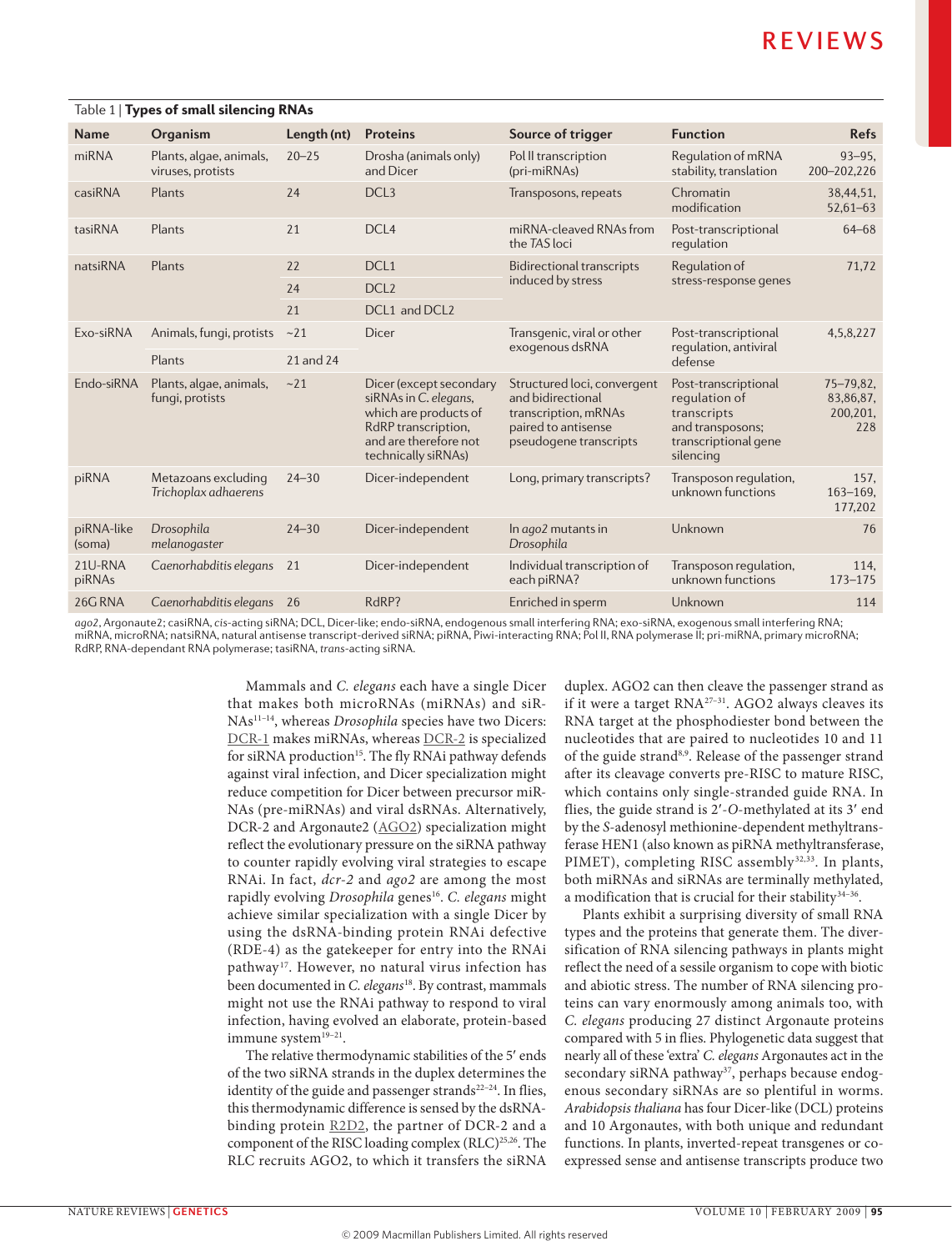

**Nature Reviews** | **Genetics** small interfering RNA (siRNA), microRNA (miRNA) and Piwi-interacting RNA (piRNA) pathways. These pathways Figure 1 | **Small RNA silencing pathways in** *Drosophila***.** The three small RNA silencing pathways in flies are the differ in their substrates, biogenesis, effector proteins and modes of target regulation. **a** | dsRNA precursors are processed by Dicer-2 (DCR-2) to generate siRNA duplexes containing guide and passenger strands. DCR-2 and the dsRNA-binding protein R2D2 (which together form the RISC-loading complex, RLC) load the duplex into Argonaute2 (AGO2). A subset of endogenous siRNAs (endo-siRNAs) exhibits dependence on dsRNA-binding protein Loquacious (LOQS), rather than on R2D2. The passenger strand is later destroyed and the guide strand directs AGO2 to the target RNA. **b** | miRNAs are encoded in the genome and are transcribed to yield a primary miRNA (pri-miRNA) transcript, which is cleaved by Drosha to yield a short precursor miRNA (pre-miRNA). Alternatively, miRNAs can be present in introns (termed mirtrons) that are liberated following splicing to yield authentic pre-miRNAs. pre-miRNAs are exported from the nucleus to the cytoplasm, where they are further processed by DCR-1 to generate a duplex containing two strands, miRNA and miRNA\*. Once loaded into AGO1, the miRNA strand guides translational repression of target RNAs. **c** | piRNAs are thought to derive from ssRNA precursors and are made without a dicing step. piRNAs are mostly antisense, but a small fraction is in the sense orientation. Antisense piRNAs are preferentially loaded into Piwi or Aubergine (AUB), whereas sense piRNAs associate with AGO3. The methyltransferase HEN1 adds the 2′-*O*-methyl modification at the 3′ end. Piwi and AUB collaborate with AGO3 to mediate an interdependent amplification cycle that generates additional piRNAs, preserving the bias towards antisense. The antisense piRNAs probably direct cleavage of transposon mRNA or chromatin modification at transposon loci. SAH, *S*-adenosyl homocysteine; SAM, *S*-adenosyl methionine.

sizes of siRNAs: 21 and 24 nucleotides<sup>38,39</sup>. The 21-nucleotide siRNAs are produced by DCl4, but in the absence of DCl4, DCl2 can substitute, producing 22-nucleotide siRNAs<sup>40-44</sup>. The DCL4-produced 21-mers typically associate with AGo1 and guide mRNA cleavage. The 24-mers associate with AGo4 (in the major pathway) and AGo6 (in the surrogate pathway), and promote the formation of repressive chromatin<sup>45</sup>.

In plants, exogenous sources of siRNAs are not confined to dsRNAs. Single-stranded sense transcripts from tandemly repeated or highly expressed single-copy transgenes are converted to dsRNA by RDR6, a member of the RNA-dependent RNA polymerase (RdRP) family that transcribe ssRNAs from an RNA template<sup>46</sup> (BOX 1). RDR6 and RDR1 also convert viral ssRNA into dsRNA, initiating an antiviral RNAi response<sup>47</sup>. The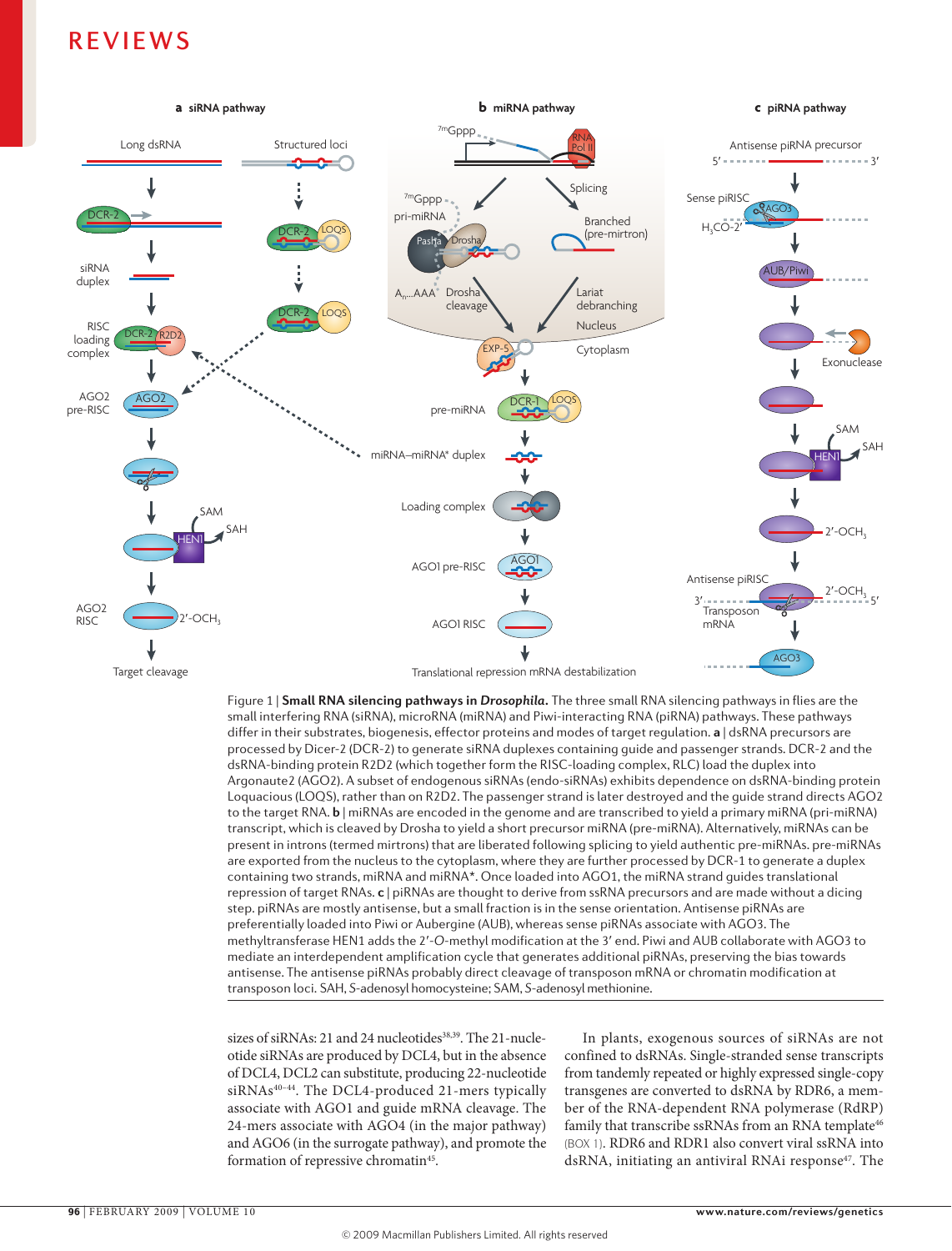

RNA-dependent RNA polymerases (RdRPs) amplify the silencing response. Primary small interfering RNAs (siRNAs), which are derived from exogenous triggers by Dicer processing, bind their mRNA targets and direct cleavage by Argonaute (AGO) complexes<sup>204</sup>. In plants, RdRPs (including RDR6) use these cleaved transcript fragments as templates to synthesize long dsRNA; the dsRNA is then diced into secondary siRNAs<sup>41,42,44,46,205-207</sup> (see figure). Secondary siRNAs are formed by DICER-LIKE 4 (DCL4) both 5′ and 3′ of the primary targeted interval, suggesting that mRNA cleavage*,* rather than priming of RdRP by primary siRNAs, is the signal for siRNA amplification. Other data suggest that production of secondary siRNAs in *Arabidopsis* might sometimes be primed208. RdRP amplification of siRNAs is especially important in defending plants against viral infection.

In *Caenorhabditis elegans*, primary siRNAs are amplified into secondary siRNAs by a different mechanism204. In worms, primary siRNAs are bound to RDE-1, a 'primary Argonaute' (REFS 209,210). The primary siRNAs guide RDE-1 to the target mRNA, to which it recruits RdRPs that synthesize secondary siRNAs<sup>211,212</sup> (see figure). Worm secondary siRNAs have a 5′ diphosphate or triphosphate, indicating that they are produced by transcription rather than by dicing<sup>209,210,213</sup> and, at least *in vitro*, secondary siRNA production does not require Dicer<sup>212</sup>. How the length of siRNA transcription is controlled is perplexing but, *in vitro*, the *Neurospora crassa* RdRP, QDE1, can directly transcribe short RNA oligomers of  $\sim$ 22 nucleotides from a much longer template<sup>213</sup>. As a consequence of their production by an RdRP, secondary siRNAs in *C. elegans* are exclusively antisense to their mRNA targets209,214. Secondary siRNAs function when bound to secondary Argonautes (SAGOs), such as CSR-1, which can cleave its mRNA targets in the same way as fly and human AGO2 proteins<sup>212</sup>.

The presence of siRNA amplification in plants, worms, fungi and, according to some early reports, flies, led to the speculation that RdRPs are a universal feature of RNAi. An amplification step in human RNAi could produce secondary siRNAs bearing homology to other genes — a significant impediment to the use of RNAi as a target discovery tool or as therapy for human diseases. However, the success of allele-specific RNAi in cultured human cells and in mice makes it unlikely that an RdRP-catalysed amplification step occurs in mammals<sup>215-219</sup>. Similarly, extensive biochemical and genetic studies have shown that the fly RNAi pathway does not use an RdRP enzyme<sup>5,39,220-223</sup>.

resulting dsRNA is cleaved by Dicer into siRNAs that are terminally 2′-*O*-methylated by HEN1 (REF. 36). It is poorly understood why plant RNAs that are expressed from transgenes are converted by RDR6 into dsRNA but abundant endogenous mRNAs are not. Recent evidence that some housekeeping exonucleases compete with plant RNA silencing pathways for aberrant RNAs suggests that substandard RNA transcripts — for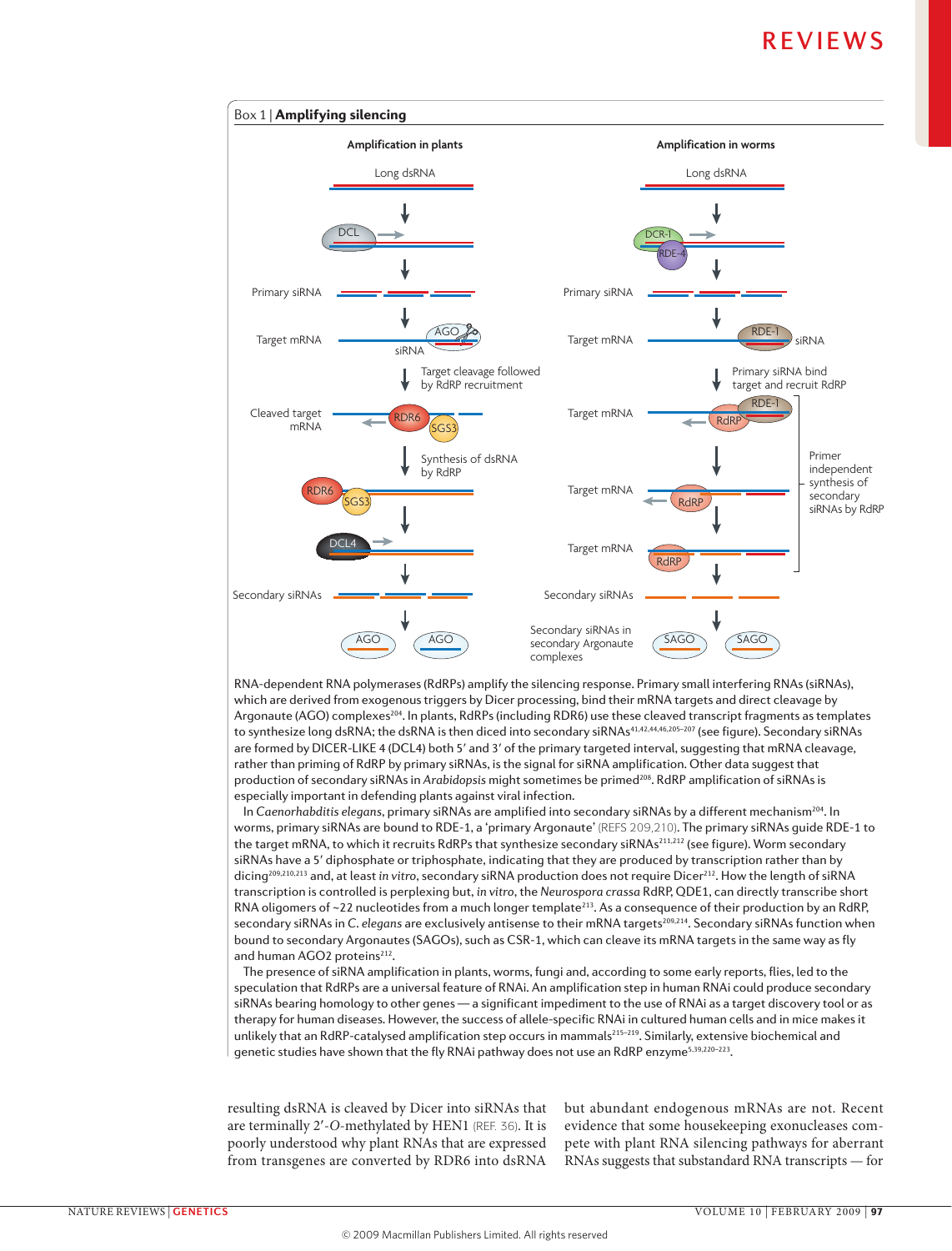

Target RNA cleavage

**Nature Reviews** | **Genetics** *trans*-acting siRNAs (tasiRNAs) and natural antisense transcript-derived siRNAs (natsiRNAs) are derived from distinct Figure 2 | **Plant endogenous small interfering RNA (endo-siRNA) biogenesis.** *Cis*-acting siRNAs (casiRNAs), loci. Several of the proteins involved in their biogenesis are genetically redundant, whereas others have specialized roles. **a** | casiRNAs are the most abundant endogenously produced siRNAs in plants. The RNA polymerases POL IV and RDR2 are proposed to generate dsRNA precursors, which are then diced by DICER-LIkE 3 (DCL3) to generate 24-nucleotide casiRNAs. The methyltransferase HEN1 adds the 2′-*O*-methyl modification at the 3′ end. These small RNAs load into ARGONAUTE 4 (AGO4) and perhaps AGO6, and promote heterochromatin assembly by targeting DNA methylation and histone modification at the corresponding loci. **b** | tasiRNA biogenesis requires microRNA (miRNA)-mediated cleavage of transcripts from the *TAS* loci (pre-tasiRNA), which triggers the production of dsRNA by RDR6. The dsRNA is diced into 21-nucleotide tasiRNAs by DCL4 and acts through either AGO1 or AGO7. **c** | natsiRNAs are derived from overlapping regions of convergent transcripts and require DCL1 or DCL2, POL IV, RDR6 and SUPPRESSOR OF GENE SILENCING 3 (SGS3) for their biogenesis.

example, those lacking a 5' cap or 3' poly(A) tail — act as substrates for RdRPs. Highly expressed transgenes might overwhelm normal RNA quality-control pathways, escape destruction and be converted to dsRNA by RdRPs<sup>47-49</sup>.

### endo-siRNAs

The first endo-siRNAs were detected in plants and *C. elegans*38,50,51, and the recent discovery of endo-siRNAs in flies and mammals suggests that endo-siRNAs are ubiquitous among higher eukaryotes.

*Plant endo-siRNAs.* In plants, *cis*-acting siRNAs (casiR-NAs) originate from transposons, repetitive elements and tandem repeats such as 5S ribosomal RNA genes, and comprise the bulk of endo-siRNAs<sup>44</sup> (FIG. 2). casiRNAs are predominantly 24 nucleotides and are methylated by HEN1. Their accumulation requires DCl3 and the RNA polymerases RDR2 and POL IV, and either AGO6 (primarily) or AGO4, which acts redundantly $44,51-60$ . casiRNAs promote heterochromatin formation by directing DNA methylation and histone modification at the loci from which they originate<sup>38,44,51,52,61-63</sup>.

Another class of plant endo-siRNAs illustrates how distinct small RNA pathways interact. *Trans*-acting siRNAs (tasiRNAs) are endo-siRNAs generated by the convergence of the miRNA and siRNA pathways in plants64–68 (FIG. 2). miRNA-directed cleavage of certain transcripts recruits the RdRP enzyme RDR6. RDR6 then copies the cleaved transcript into dsRNA, which DCl4 dices into tasiRNAs that are phased. This phasing suggests that DCl4 begins dicing precisely at the miRNA cleavage site, making a tasiRNA every 21 nucleotides<sup>68</sup>. The site of miRNA cleavage is crucial, because in determining the entry point for Dicer it establishes the target specificity of the tasiRNA produced. One of the determinants that seems to predispose a transcript to produce tasiRNAs after its cleavage by a miRNA is the presence of a second miRNA- or siRNA-complementary site on the transcript. of particular note is the *TAS3* locus, the RNA transcript of which has two binding sites for miR-390. only one of these sites is efficiently cleaved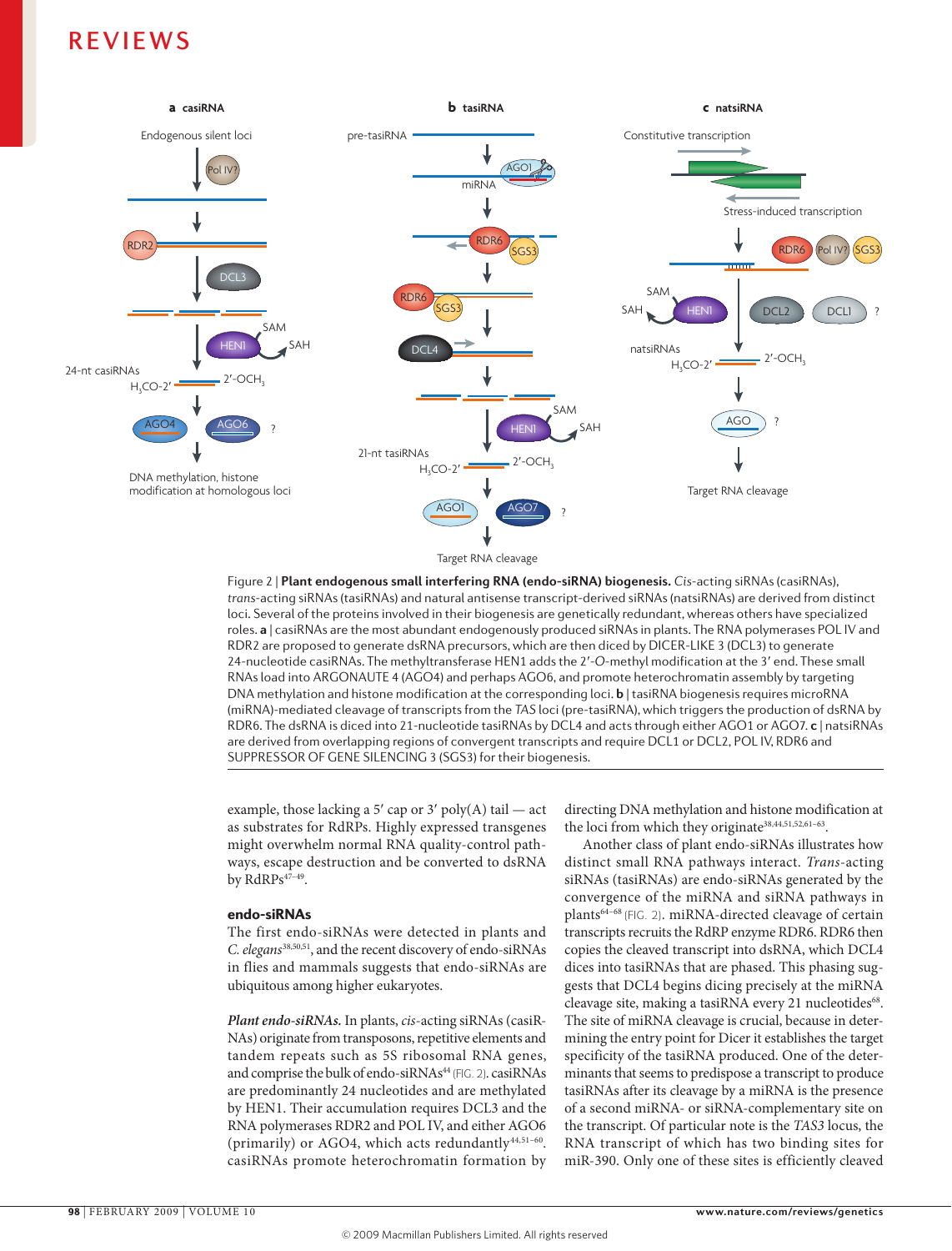

Figure 3 | Genomic sources of dsRNA triggers for endogenous small interfering RNAs (endo-siRNAs) in flies and **mammals.** siRNAs are derived from dsRNA precursors. endo-siRNAs can arise from structured loci that can pair intramolecularly to produce long dsRNA, complementary overlapping transcripts and bidirectionally transcribed loci. endo-siRNAs might also originate from protein-coding genes that can pair with their cognate pseudogenes and from regions of pseudogenes that can form inverted-repeat structures. Solid grey arrows indicate orientation, whereas black arrows indicate transcription.

by miR-390, but binding of the miRNA to both sites seems to be required to initiate conversion of the *TAS3* transcript to dsRNA by RDR6 (REFS 69,70).

Natural antisense transcript-derived siRNAs (nat $siRNAs$ ) are produced in response to stress in plants<sup>71,72</sup> (FIG. 2). They are generated from a pair of convergently transcribed RNAs: typically, one transcript is expressed constitutively, whereas the complementary RNA is transcribed only when the plant is subject to environmental stress, such as high salt levels. Production of 21- and 24-nucleotide siRNAs from region of overlap between the two transcripts requires DCl2 and/or DCl1, RDR6, SGS3 (SuPPRESSoR oF GENE SIlENCING 3, probably an RNA-binding protein)<sup>73</sup> and Pol IV<sup>71,72</sup>. The natsiRNAs then direct cleavage of one of the mRNAs of the pair, and in one such case, trigger the DCl1 dependent production of 21-nucleotide secondary siRNAs<sup>72</sup>. In addition to natsiRNAs, 'long' siRNAs (lsiRNAs) in *Arabidopsis* species also originate from natural antisense transcript pairs and are stress induced. Unlike natsi-RNAs, lsiRNAs are 30-40 nucleotides and require DCl1, DCl4, AGo7, RDR6 and Pol IV for their production<sup>74</sup>.

Retrotransposon

A transposable element that replicates via an RNA intermediate, which is converted by reverse transcriptase to cDNA. The cDNA can be inserted into genomic DNA, increasing the number of copies of the retrotransposon in the genome.

*Animal endo-siRNAs.* Plant and worm endo-siRNAs are typically produced through the action of RdRPs (BOX 1). The genomes of flies and mammals do not seem to encode such RdRP proteins, so the recent discovery of endo-siRNAs in flies and mice was unexpected.

The first mammalian endo-siRNAs to be reported corresponded to the long interspersed nuclear element (L1) retrotransposon and were detected in cultured human cells<sup>75</sup>. Full-length L1 contains both sense and antisense promoters in its 5' UTR that could, in principle, drive bidirectional transcription of L1, producing overlapping complementary transcripts to be processed into siRNAs by Dicer. However, the precise mechanism by which transposons trigger siRNA production in mammals remains unknown.

More recently, endo-siRNAs have been detected in somatic and germ cells of *Drosophila* species and in mouse oocytes. High-throughput sequencing of small RNAs from germline and somatic tissues of *Drosophila* and of AGo2 immunoprecipitates revealed a population of small RNAs that could readily be distinguished from miRNAs and piRNAs<sup>76-81</sup>. These small RNAs are nearly always exactly 21 nucleotides, are present in both sense and antisense orientations, have modified 3′ ends and, unlike miRNAs and piRNAs, are not biased towards beginning with uracil. Production of the 21-mers requires DCR-2, although in the absence of DCR-2 a remnant of the endo-siRNA population inexplicably persists.

Fly endo-siRNAs derive from transposons, heterochromatic sequences, intergenic regions, long RNA transcripts with extensive structure and, most interestingly, from mRNAs (FIG. 3). Expression of transposon mRNAs increases in both *dcr‑2* and *ago‑2* mutants,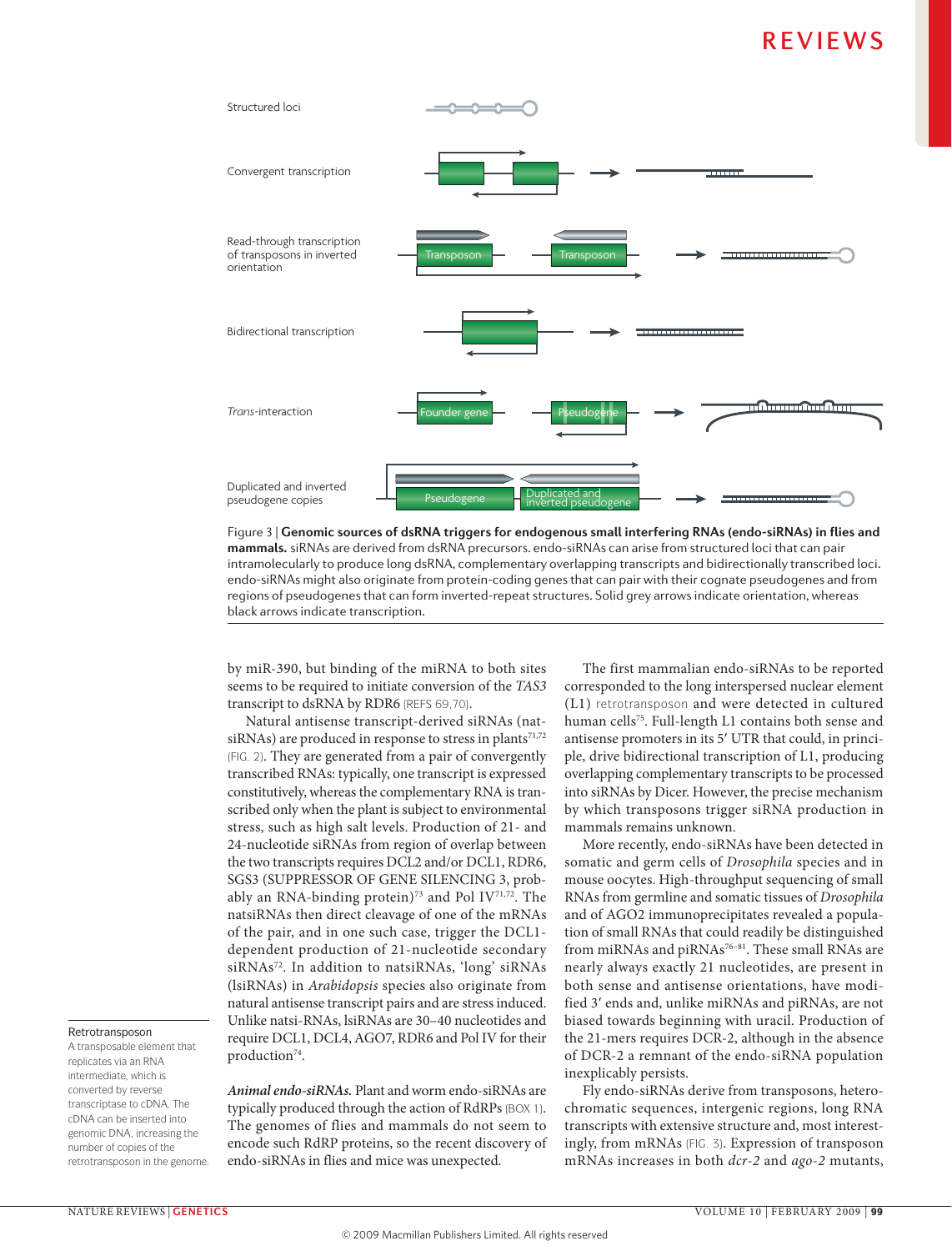implicating an endogenous RNAi pathway in the silencing of transposons in flies, as reported previously for *C. elegans*82,83. siRNAs derived from mRNAs are over ten times more likely to come from regions that are predicted to produce overlapping convergent transcripts than expected by chance<sup>76</sup>, suggesting that endo-siRNAs originate from the endogenous dsRNA that is formed when these complementary transcripts pair.

A subset of fly endo-siRNAs derives from 'structured loci', RNA transcripts of which can fold into long intramolecularly paired hairpins<sup>77-79</sup>. Accumulation of these siRNAs requires DCR-2 and the dsRNA-binding protein Loquacious (LOQS) — which is typically considered the partner of DCR-1, the Dicer that produces miRNA — rather than R2D2 (REF. 84), the usual partner of DCR-2 (FIG. 1). Although surprising, a role for LOQS in the biogenesis of endo-siRNAs from structured loci was anticipated by the earlier finding that LOQS has a role in the production of siRNAs from transgenes that are designed to produce long intramolecularly paired inverted-repeat transcripts that trigger RNAi in flies<sup>85</sup>.

endo-siRNAs have also been identified in mouse oocytes86,87. As in flies, mouse endo-siRNAs are 21 nucleotides, Dicer-dependent and derived from a variety of genomic sources (FIG. 3). The mouse endosiRNAs were bound to AGO2, the only mammalian Argonaute protein thought to mediate target cleavage, although it is not known if they also associate with any of the other three mouse Argonaute proteins. Mammalian AGo2 is not, however, the orthologue of fly AGo2, the sequence of which is considerably diverged from other Argonaute proteins.

A subset of mouse oocyte endo-siRNAs maps to regions of protein-coding genes that are capable of pairing to their cognate pseudogenes, and to regions of pseudogenes that are capable of forming invertedrepeat structures (FIG. 3). Pseudogenes can no longer encode proteins, but they drift from their ancestral sequence more slowly than would be expected if they were simply junk DNA. Perhaps some pseudogene sequences are under evolutionary selection to retain the ability to produce antisense transcripts that can pair with their cognate genes to produce endo-siRNAs<sup>88</sup>.

A key challenge for the future will be to understand the biological function of endo-siRNAs, especially those that can pair with protein-coding mRNAs. Do they regulate mRNA expression? And can endo-siRNAs act like miRNAs, tuning the expression of large numbers of genes?

#### miRNAs

The first miRNA to be discovered, *lin‑4*, was identified in a screen for genes that are required for postembryonic development in *C. elegans*89. The *lin‑4* locus produces a 22-nucleotide RNA that is partially complementary to sequences in the 3' UTR of its regulatory target, the *lin-14* mRNA<sup>90-92</sup>. miRNA binding to partially complementary sites in mRNA 3' UTRs is now considered to be a hallmark of animal miRNA regulation. In 2001, tens of miRNAs were identified in humans, flies and worms by small RNA cloning and sequencing, thereby establishing miRNAs as a new class of small silencing RNAs<sup>93-95</sup>. [miRBase](http://microrna.sanger.ac.uk/) (release 12.0), the registry that coordinates miRNA naming, now lists 1,638 distinct miRNA genes in plants and 6,930 in animals and their viruses<sup>96</sup>.

*miRNA biogenesis.* miRNAs derive from precursor transcripts called primary miRNAs (pri-miRNAs), which are typically transcribed by RNA polymerase II (RNA Pol II)<sup>97-100</sup>. Several miRNA genes are present as clusters in the genome and probably derive from a common pri-miRNA transcript. Liberating a 20–24-nucleotide miRNA from its pri-miRNA requires the sequential action of two RNase III endonucleases, assisted by their dsRNA-binding domain (dsRBD) partner proteins (FIG. 1). First, the pri-miRNA is processed in the nucleus into a 60–70-nucleotide pre-miRNA by [Drosha](http://www.uniprot.org/uniprot/Q7KNF1), acting with its dsRBD partner — DGCR8 in mammals and Pasha in flies $97,101-105$ . The resulting pre-miRNA has a hairpin structure: a loop flanked by base-paired arms that form a stem. Pre-miRNAs have a two-nucleotide overhang at their 3′ ends and a 5′ phosphate group, which are indicative of their production by an RNase III. The nuclear export protein Exportin 5 carries the pre-miRNA to the cytoplasm bound to Ran, a GTPase that moves RNA and proteins through the nuclear pore<sup>106-109</sup>.

In the cytoplasm, Dicer and its dsRBD partner protein, TRBP in mammals and LOQS in flies, cleaves the pre-miRNA<sup>7,11-13,85,110-113</sup>. Dicer — like Argonaute proteins but unlike Drosha — contains a PAZ domain, presumably allowing it to bind the two-nucleotide 3′-overhanging end left by Drosha. Dicer cleavage generates a duplex containing two strands, termed miRNA and miRNA\*, corresponding to the two sides of the base of the stem. These correspond to the guide and passenger strands of an siRNA, and similar thermodynamic criteria influence the choice of miRNA versus miRNA\*22,23. miRNAs can arise from either arm of the pre-miRNA stem, and some pre-miRNAs produce mature miRNAs from both arms, whereas others show such pronounced asymmetry that the miRNA\* is rarely detected even in high-throughput sequencing experiments (BOX 2).

In flies, worms and mammals, a few pre-miRNAs are produced by the nuclear pre-mRNA splicing pathway instead of through processing by Drosha<sup>115–119</sup>. These pre-miRNA-like introns, termed mirtrons, are spliced out of mRNA precursors. The spliced introns first accumulate as lariat products that require 2′–5′ debranching by a lariat-debranching enzyme. Debranching yields an authentic pre-miRNA, which can then enter the standard miRNA biogenesis pathway.

In plants, DCl1 fills the roles of both Drosha and Dicer, converting pri-miRNAs to miRNA–miRNA\* duplexes<sup>44,120-122</sup>. DCL1, assisted by its dsRBD partner Hyl1, converts pri-miRNAs to miRNA–miRNA\* duplexes in the nucleus, after which the miRNA– miRNA\* duplex is thought to be exported to the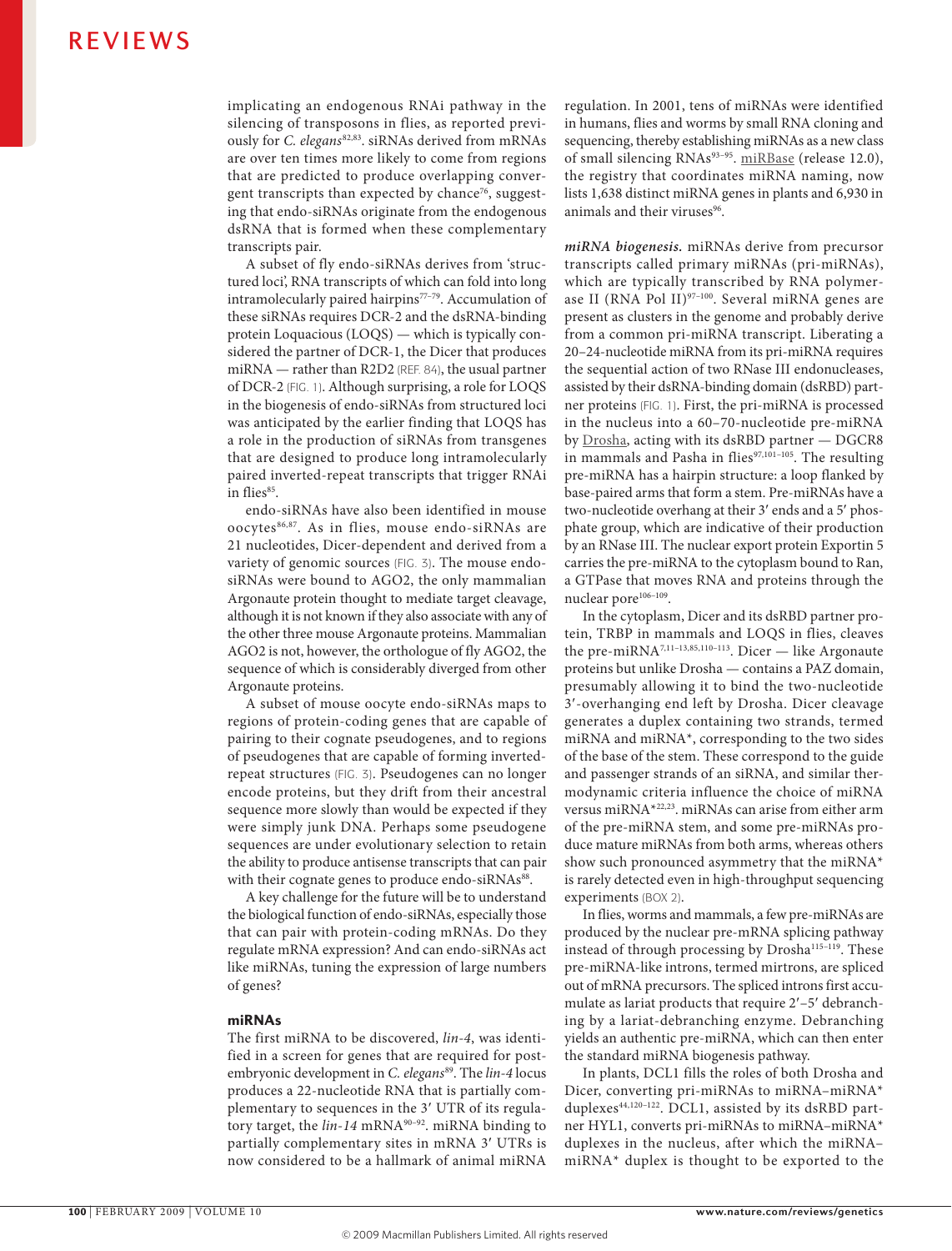### Box 2 | High-throughput sequencing and small RNA discovery

Much of the credit for the identification of small RNAs rests with advances in high-throughput sequencing. Currently, there are three commercial 'high depth' sequencing systems: the Roche 454 GS FLX Genome Analyzer, the Illumina Solexa Genome Analyzer and, most recently, the Applied Biosystem SOLiD System. REF. 224 describes how each method works. Whereas 454 has the advantage of sequencing >250 bp per read, compared with ~35–50 bp for Solexa and SOLiD, the Solexa and SOLiD platforms provide 70-fold to 400-fold greater sequencing depth. All three platforms have been used successfully to identify novel small RNA species and to discover new small RNA classes in plants and animals.

Using less than 10 μg of total RNA, high-throughput sequencing, together with advances in small RNA library preparation, has revealed the length distribution, sequence identity, terminal structure, sequence and strand biases, isoform prevalence, genomic origins, and mode of biogenesis for millions of small RNAs. Initial small RNA sequencing experiments sought simply to identify novel small RNA species and classes. Increasingly, high-throughput sequencing is being used to profile small RNA expression across the stages of development and in different tissues and disease states. Profiling by deep sequencing provides quantitative information about small RNA expression, as would PCR or microarray-based approaches, but can also precisely detect subtle changes in small RNA sequence or length.

Perhaps the most problematic step in small RNA sequencing is preparing the small RNA library. The most frequently used cloning protocols require the small RNAs to have a 5′ phosphate and a 3′ hydroxyl group — the hallmarks of Dicer products. This approach identifies small RNAs with the expected termini, but alternative methods must be used to find small RNAs, such as *Caenorhabditis elegans* secondary siRNAs, with other terminal structures. Additionally, finding every possible small RNA in a cell using exhaustive deep sequencing is an approach with diminishing returns. For example, although many microRNAs have been sequenced hundreds of thousands or even a million times, the *C. elegans* miRNA *lsy‑6*, which is apparently expressed in less than ten cells of the adult, has so far eluded high-depth sequencing<sup>225</sup>.

> cytoplasm by HASTy, an Exportin 5 homologue (*hasty* mutants develop precociously, hence their name)<sup>65,122-124</sup>. Unlike animal miRNAs, plant miR-NAs are 2′-*O*-methylated at their 3′ ends by HEN1 (REFS 34,120,125). HEN1 protects plant miRNAs from 3′ uridylation, which is thought to be a signal for degradation<sup>36</sup>. HEN1 probably acts before miRNAs are loaded into AGo1, because both miRNA\* and miRNA strands are modified in plants<sup>34</sup>.

> *Target regulation by miRNAs.* The mechanism by which a miRNA regulates its mRNA target reflects both the specific Argonaute protein into which the small RNA is loaded and the extent of complementarity between the miRNA and the mRNA<sup>126-128</sup>. A few miRNAs in flies and mammals are nearly fully complementary to their mRNA targets; these direct endonucleolytic cleavage of the mRNA<sup>129-133</sup>. Such extensive complementarity is considered the norm in plants, as target cleavage was thought to be the main mode of target regulation in plants<sup>39,62,134</sup>. However, in flies and mammals, most miRNAs pair with their targets through only a limited region of sequence at the 5′ end of the miRNA called the 'seed region'; these miRNAs repress translation and direct degradation of their mRNA targets<sup>135-140</sup>. The seed region of all small silencing RNAs contributes most of the energy for target binding<sup>141,142</sup>. Thus, the seed is the primary

specificity determinant for target selection. The small size of the seed means that a single miRNA can regulate many, even hundreds, of different genes<sup>143,144</sup>. Intriguingly, recent data suggest that the nuclear transcriptional history of an mRNA influences whether a miRNA represses its translation at the initiation or the elongation step145.

As plant miRNAs are highly complementary to their mRNA targets, they can direct mRNA target cleavage. Nonetheless, AGo1-loaded plant miRNAs can also block translation, suggesting a common mechanism between plant and animal miRNAs, despite the absence of specific miRNAs shared between the two kingdoms<sup>146</sup>.

Functions of miRNAs. Like transcription factors, miR-NAs regulate diverse cellular pathways and are widely believed to regulate most biological processes in plants and animals, ranging from housekeeping functions to responses to environmental stress. Covering this vast body of work is beyond the scope of this article; the cited reviews provide valuable insight<sup>147-149</sup>.

The study of miRNA pathway mutants provided early evidence for the influence of miRNAs on biological processes in both plants and animals. loss of Dicer or miRNA-associated Argonaute proteins is nearly always lethal in animals, and such mutants show severe developmental defects in both plants and animals. In *Drosophila* species, *dcr‑1* mutant germline stem-cell clones divide slowly; in *Arabidopsis*  species*,* embryogenesis is abnormal in *dcl1* mutants; in *C. elegans*, *dcr‑1* mutants display defects in germline development and embryonic morphogenesis; zebrafish lacking both maternal and zygotic Dicer are similarly defective in embryogenesis; and mice lacking Dicer die as early embryos, apparently devoid of stem cells<sup>14,120,150-153</sup>. Loss of Dicer in mouse embryonic fibroblasts causes increased DNA damage and, consequently, the upregulation of signalling by the tumour suppressor proteins p19ARF and p53, which induces premature senescence<sup>154</sup>.

Many miRNAs function in specific biological processes, in specific tissues and at specific times<sup>155</sup>. The importance of small silencing RNAs goes far beyond the RNA silencing field: long-standing questions about the molecular basis of pluripotency, tumorigenesis, apoptosis, cell identity and so on are finding answers in small RNAs<sup>147,156</sup>.

#### piRNAs: the longest small RNAs

*piRNAs function in the germ line.* piRNAs are the most recently discovered class of small RNAs and, as their name suggests, they bind to the Piwi clade of Argonaute proteins. (Animal Argonaute proteins can be subdivided by sequence relatedness into Argonaute and Piwi sub-families.) The [Piwi](http://www.uniprot.org/uniprot/Q9VKM1) clade comprises Piwi, Aubergine ([AuB](http://www.uniprot.org/uniprot/O76922)) and AGo3 in flies, MIlI, MIwI and MIwI2 in mice (also called PIWIL1, PIWIL2 and PIWIL4, respectively), and HIlI, HIwI1, HIwI2 and HIwI3 in humans (also called PIWIL2, PWIL, PIWIL4 and PIwIl3, respectively).

#### Sequencing depth

The number of sequences obtained by high-throughput sequencing for a specific sample. Sequencing depth is often expressed as 'genome-matching reads'.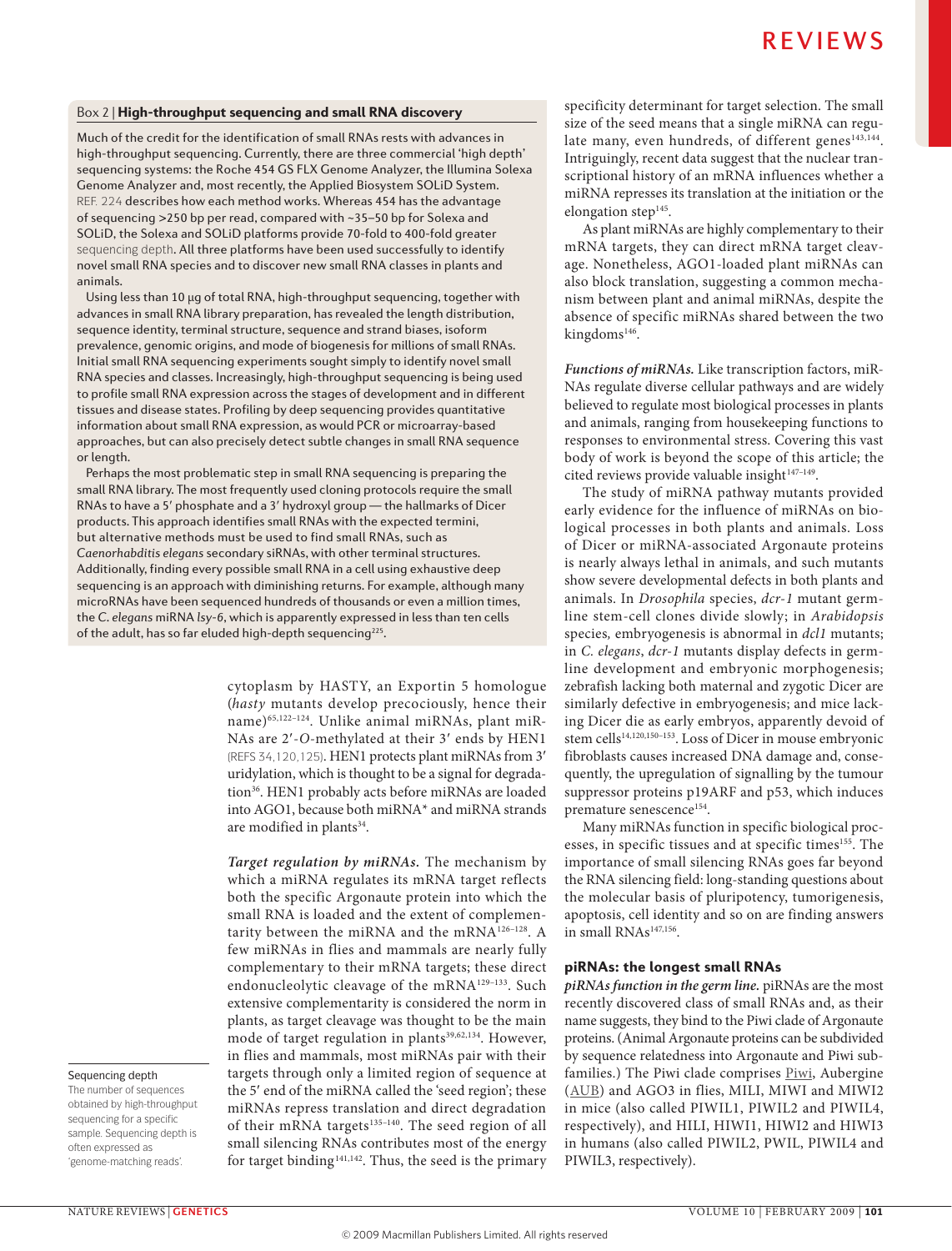piRNAs were first proposed to ensure germline stability by repressing transposons when Aravin and colleagues discovered in flies a class of longer small RNAs (~25–30 nucleotides) associated with silencing of repetitive elements<sup>157</sup>. Later, these 'repeat associated small interfering RNAs' — subsequently renamed piR-NAs — were found to be distinct from siRNAs: they bind Piwi proteins and do not require DCR-1 or DCR-2 for their production, unlike miRNAs and siRNAs<sup>33,158,159</sup>. Moreover, they are 2′-*O*-methylated at their 3′ termini, unlike miRNAs but similar to siRNAs in flies<sup>32,158,160-162</sup>.

High-throughput sequencing of vertebrate piR-NAs revealed a class of piRNAs unrelated to repetitive sequences<sup>87,163-169</sup>. Mammalian piRNAs can be divided into pre-pachytene and pachytene piRNAs, according to the stage of meiosis at which they are expressed in developing spermatocytes. like piRNAs in flies, pre-pachytene piRNAs predominantly correspond to repetitive sequences and are implicated in silencing transposons, such as l1 and intracisternal A-particle (IAP)166. In male mice, gametic methylation patterns are established when germ cells arrest their cell cycle 14.5 days post-coitum, resuming cell division 2–3 days after birth<sup>170,171</sup>. Both MILI and MIWI2 are expressed during this period, and *Miwi2*- and *Mili*-deficient mice lose DNA methylation marks on transposons<sup>172</sup>. The pre-pachytene piRNAs, which bind MIwI2 and MIlI, might serve as guides to direct DNA methylation of transposons. In contrast to pre-pachytene piRNAs, the pachytene piRNAs mainly arise from unannotated regions of the genome, not transposons, and their function remains unknown<sup>166</sup>.

Three recent studies report that the previously discovered germline '21u' RNAs in *C. elegans* are piR-NAs114,173–175. These small RNAs were initially identified by high-throughput sequencing<sup>114</sup>. They are precisely 21 nucleotides, begin with a uridine 5′-monophosphate and are 3′ modified. They bind Piwi-related gene (PRG-1), a *C. elegans* Piwi protein. Each 21u-RNA might be transcribed separately, as they all are flanked by a common upstream motif. like piRNAs in *Drosophila* species, the 21U-RNAs are required for maintenance of the germ line and fertility, and like *Drosophila* AuB and other piRNA pathway components, PRG-1 is found in specialized 'P granules', which are associated with germline function, in a perinuclear ring called nuage. worm piRNAs resemble pachytene piRNAs in mammals: their targets and functions are largely unknown.

Pachytene

Pachytene is the stage of meiotic prophase during which the homologous chromosomes condense and separate into two chromatids. At the pachytene stage, homologous chromosomes pair and crossing over — the exchange of DNA segments — occurs between two non-sister chromatids.

*Biogenesis of piRNAs.* piRNA sequences are stunningly diverse, with more than 1.5 million distinct piRNAs identified thus far in flies, but collectively they map to a few hundred genomic clusters<sup>77,79,81,159,176-178</sup>. The best studied cluster is the *flamenco* locus. *flamenco* was identified genetically as a repressor of the *gypsy*, ZAM and *Idefix* transposons<sup>33,179-183</sup>. Unlike siRNAs, *flamenco* piRNAs are mainly antisense, suggesting that piRNAs arise from long, single-stranded precursor RNAs. In fact, disruption of *flamenco* by insertion of a P-element near the 5′ end of the locus blocks the production of distal piRNAs up to 168 kb away. Thus, an enormously long, ssRNA transcript seems to be the source of the piRNAs that derive from the *flamenco* locus<sup>177</sup>.

The current model for piRNA biogenesis was inferred from the sequences of piRNAs that are bound to Piwi, AUB and AGO3 (REFS 177,184). piRNAs bound to Piwi and AuB are typically antisense to transposon mRNAs, whereas AGO3 is loaded with piRNAs corresponding to the transposon mRNAs themselves (FIG. 1). Moreover, the first 10 nucleotides of antisense piRNAs are frequently complementary to the sense piRNAs found in AGo3. This unexpected sequence complementarity has been proposed to reflect a feed-forward amplification mechanism — 'piRNA ping-pong'— that is activated only after transcription of transposon mRNA177,184 (FIG. 4). A similar amplification loop has been inferred from high-throughput piRNA sequencing in vertebrates, implying that it has been conserved through evolution<sup>163,172</sup>. Many aspects of the ping-pong model remain speculative. why AGo3 seems to bind only sense piRNAs derived from transposon mRNAs is unknown. An untested idea is that different forms of RNA Pol II transcribe primary piRNA transcripts and transposon mRNAs, and that the specialized RNA Pol II that transcribes the primary piRNA precursor recruits Piwi and AuB, but not AGo3. How the 3′ ends of piRNAs are made is also not known.

*piRNA function and regulation.* Piwi family proteins are indispensable for germline development in many, perhaps all, animals; but they have thus far been most extensively studied in *Drosophila* species. Piwi is restricted to the nucleoplasm of *Drosophila* germ cells and adjacent somatic cells. Piwi is required to maintain germline stem cells and to promote their division; the protein is required in both the somatic niche cells that support germline stem cells and in the stem cells themselves<sup>185,186</sup>. In the male germ line, AUB is required for the silencing of the repetitive *Stellate* locus, which would otherwise cause male sterility. Expression of *Stellate* is controlled by the related repetitive *Suppressor of Stellate* locus, the source of antisense piRNAs that act through AuB to repress *Stellate*157,158,187.

*aubergine* was originally identified because it is required for specification of the embryonic axes<sup>188</sup>. The loss of anterior–posterior and dorsal–ventral patterning in embryos from mothers lacking AuB is an indirect consequence of the dsDNA breaks that occur in the oocyte in its absence<sup>189</sup>. The breaks seem to activate a DNA-damage checkpoint that disrupts patterning of the oocyte and, consequently, of the embryo. The defects in patterning, but not in silencing repetitive elements, are rescued by mutations that bypass the DNA damage signalling pathway, suggesting the breaks are caused by transposition. That activation of a DNA damage checkpoint should inappropriately reorganize embryonic polarity was unexpected, but further underscores the vital part piRNAs play in germline development.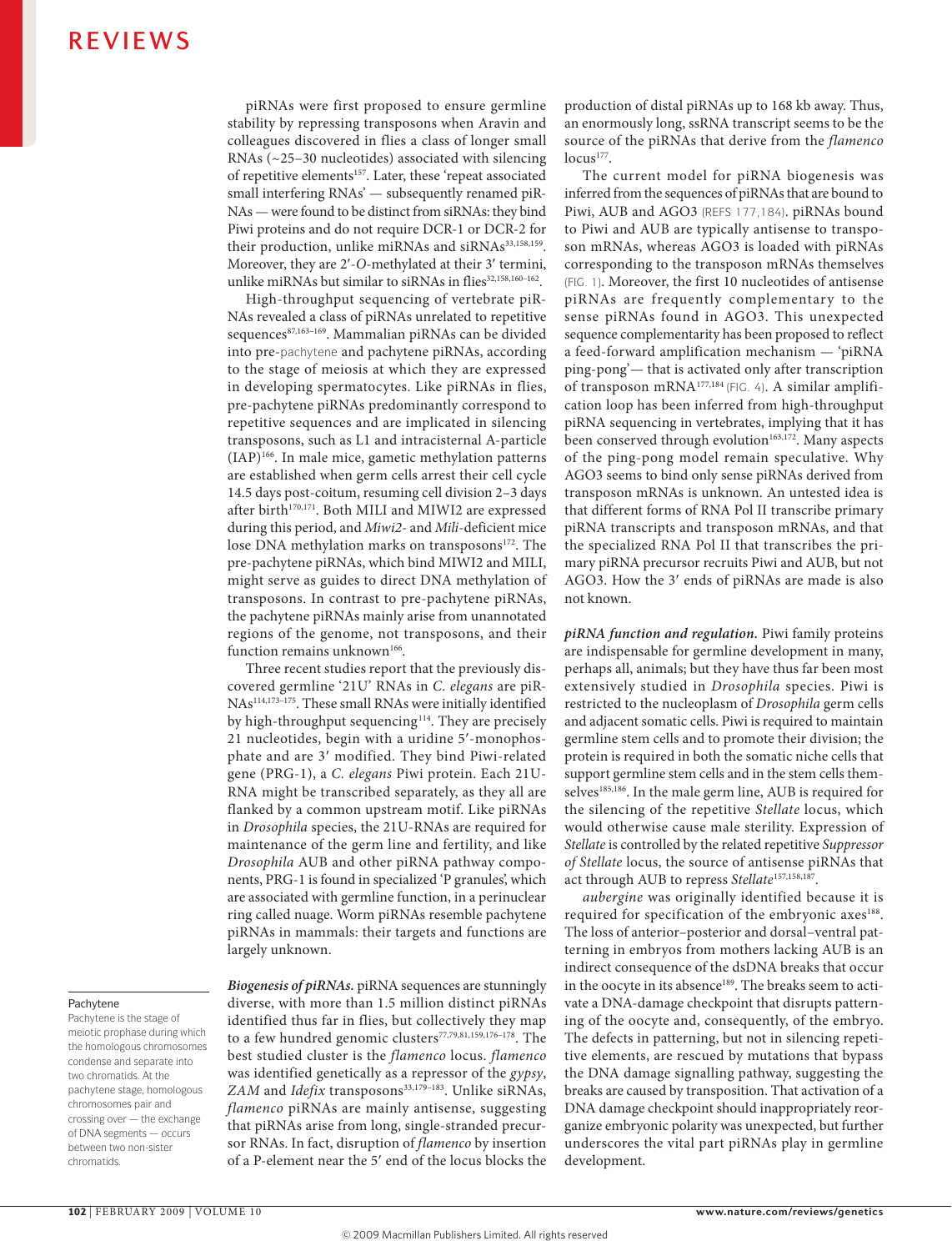

this model, antisense piRNAs in Piwi or Aubergine (AUB) first bind transposon mRNAs and cleave them across from Figure 4 | **Feed-forward or 'ping-pong' model for Piwi-interacting RNA (piRNA) amplification.** According to position 10 of the antisense piRNA guide. The 5′ end of the cleaved product is thought to then load into AGO3 and generate an AGO3-bound sense piRNA. The sense piRNA can, in turn, guide cleavage of an antisense piRNA precursor transcript, fuelling the feed-forward amplification loop. A key postulate of the model is that the intracellular concentrations of piRNA-loaded Piwi and AUB are much greater than of piRNA-loaded AGO3. The amplification loop is proposed to facilitate piRNA surveillance of transposon transcription in the germ line. The methyltransferase HEN1 adds the 2′-*O*-methyl modification at the 3′ end. SAH, *S*-adenosyl homocysteine; SAM, *S*-adenosyl methionine.

*piRNAs outside the germ line?* The role of piRNAs in the fly soma is hotly debated. Piwi and AUB are required to silence tandem arrays of *white*, a gene required to produce red eye pigment<sup>190</sup>. It is not understood if piRNAs are produced in the soma as well as in the germ line, or if piRNAs that are present during germline development deposit long-lived chromatin marks that exert their effects days later.

Both piRNAs and endo-siRNAs repress transposons in the germ line, where mutations caused by transposition would propagate to the next generation. siRNAs, which are produced by the RNAi pathway, probably provide a rapid response to the introduction of a new transposon into the germ line, a challenge not dissimilar to a viral infection. By contrast, the piRNA system seems to provide a more robust, permanent solution to the acquisition of a transposon. In the soma, however, endo-siRNAs are the predominant transposon-derived small RNA class, and their loss in *dcr‑2* and *ago2* mutants increases transposon expression76,77,79,81. Somatic piRNA-like small RNAs have been observed in *ago2* mutant flies<sup>76</sup>. Perhaps, in the absence of endo-siRNAs, piRNAs are produced somatically and resume transposon surveillance. Such a model implies significant cross-talk between the piRNA and endo-siRNA–generating machineries.

### Intertwined pathways

The RNAi, miRNA and piRNA pathways were initially believed to be independent and distinct. However, the lines distinguishing them continue to fade. These pathways interact and rely on each other at several levels, competing for and sharing substrates, effector proteins and cross-regulating each other.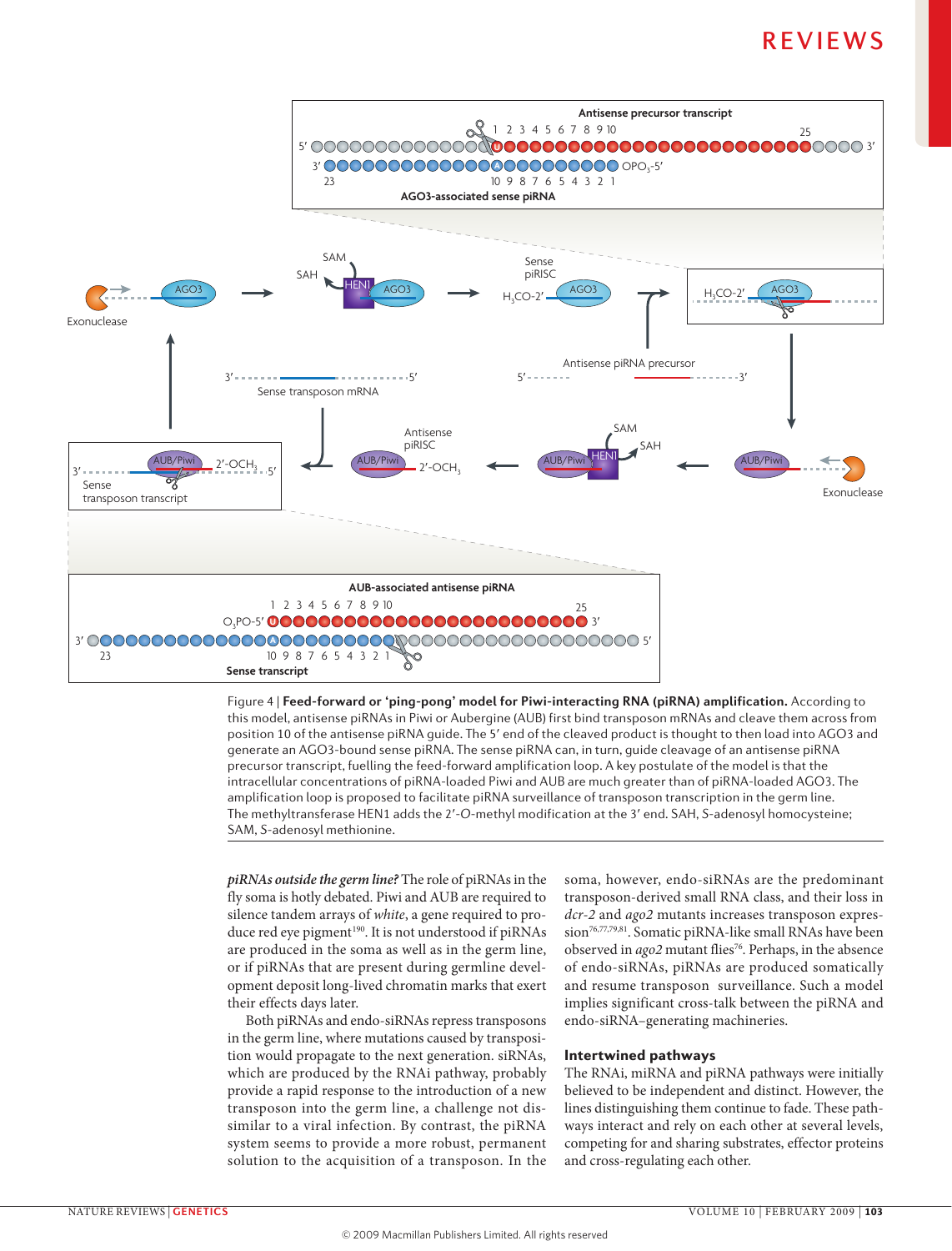*Competition for substrates during loading.* Both the siRNA and miRNA pathways load dsRNA duplexes containing an ~19 bp double-stranded core flanked by 3′ overhangs of two nucleotides. An siRNA duplex contains guide and passenger strands and is complementary throughout its core; a miRNA–miRNA\* duplex contains mismatches, bulges and Gu wobble pairs. In *Drosophila* species, biogenesis of small RNA duplexes is uncoupled from its loading into AGO1 or AGO2 (REFS 191,192). Instead, loading is governed by the structure of the duplex: duplexes bearing bulges and mismatches are sorted into the miRNA pathway and hence loaded into AGo1; duplexes with greater double-stranded character partition into AGO2, the Argonaute protein that is associated with RNAi.

The partitioning of small RNAs between AGO1 and AGo2 also has implications for target regulation. AGo1 primarily represses translation, whereas AGo2 represses by target cleavage, reflecting the faster rate of target cleavage by AGo2 compared with AGo1 (REF. 192). Sorting creates competition between the two pathways for substrates<sup>191,192</sup>. In *Drosophila*, loading of a small RNA duplex into one pathway decreases its association with the other pathway.

Different dsRNA precursors require distinct combinations of proteins to produce small silencing RNAs. For example, *Drosophila* endo-siRNAs derived from structured loci require LOQS rather than R2D2 (REFS 77-79). we presume that under some circumstances the endosiRNA and miRNA pathways might therefore compete for LOQS. The endo-siRNA and RNAi pathways probably also compete for shared components.

In contrast to *Drosophila*, plants load small RNAs into Argonautes according to the identity of the 5′ nucleotide of the small RNA<sup>69,193</sup>. AGO1 is the main effector Argonaute for miRNAs, and the majority of miRNAs begin with uridine; AGo4 is the major effector of the heterochromatic pathway and is predominantly loaded with small RNAs beginning with an adenosine<sup>194</sup>. AGO2 and AGo5, however, have no characterized function in plants194. Changing the 5′ nucleotide from adenosine to uracil shifts the loading bias of plant small RNAs from AGo2 to AGo1, and vice versa. Similarly, *Arabidopsis* AGo4 binds small RNAs that begin with adenosine, whereas AGo5 prefers cytidine.

piRNAs bound to AUB and Piwi typically begin with uracil, whereas those bound to AGo3 show no 5′ nucleotide bias. It remains to be determined if this reflects a 5′-nucleotide preference like the situation for the plant Argonautes or some feature of an as yet undiscovered piRNA-loading machinery that sorts piRNAs between Piwi proteins.

*Cross talk.* Small RNA pathways are often entangled. tasiRNA biogenesis in *Arabidopsis* is a classic example of such cross talk between pathways. miRNAdirected cleavage of tasiRNA-generating transcripts initiates tasiRNA production and subsequent regulation of tasiRNA targets64–68. In *C. elegans* at least one piRNA has been implicated in initiating endo-siRNA production<sup>173,174</sup>, and in flies the endo-siRNA pathway might repress expression of piRNAs in the soma<sup>76</sup>. Moreover, small RNA levels might be buffered by negative feedback loops in which small RNAs from one pathway alter the expression levels of RNA silencing proteins that act in the same or in other RNA silencing pathways<sup>195-199</sup>.

### **Conclusions**

Despite our growing understanding of the mechanism and function of small RNAs, their evolutionary origins remain obscure. siRNAs are present in all three eukaryotic kingdoms — plants, animals and fungi — and provide antiviral defence in at least plants and animals. Thus, the siRNA machinery was present in the last common ancestor of plants, animals and fungi. By contrast, miR-NAs have only been found in land plants, in the unicellular green alga *Chlamydomonas reinhardtii* and in metazoan animals, but not in unicellular choanoflagellates or fungi<sup>200-202</sup>. Deep-sequencing experiments have found no miRNAs shared by plants and animals, suggesting that miRNA genes, unlike the miRNA protein machinery, arose independently at least twice in evolution. Finally, piRNAs seem to be the youngest major small RNA family, having been found only in metazoan animals<sup>202</sup>. Although Dicer proteins have been identified only in eukaryotes, Argonaute proteins can also be found in eubacteria and archaea, raising the prospect that small nucleic acids might have served as guides for proteins at the dawn of cellular life, and even though the machinery might be ancient, the small RNA guides have diversified over time to acquire specialized roles.

The history of small silencing RNAs makes predicting the future particularly daunting, as new discoveries have come at a breakneck pace, with each new small RNA mechanism or function forcing a re-evaluation of cherished models and 'facts'. Several longstanding but unanswered questions, however, are worth highlighting. First, does RNAi — in the sense of an siRNA-guided defence against external nucleic acid threats, such as viruses — exist in mammals? Second, how do miRNAs repress gene expression? Do several parallel mechanisms coexist *in vivo*, or will the current, apparently contradictory models for miRNA-directed translational repression and mRNA decay ultimately be unified in a larger mechanistic scheme? Third, can miRNAregulated genes ever be identified by computation alone, or will computational predictions ultimately give way to high-throughput experimental methods for associating individual miRNA species with their regulatory targets? will network analysis uncover themes in the relationships between miRNAs and their targets that reveal why miRNA regulation is so widespread in animals? Fourth, how are piRNAs made? The feed-forward amplification 'ping-pong' model is appealing, but probably underestimates the complexity of piRNA biogenesis mechanisms. we do not yet know how piRNA 3′ ends are generated. Nor do we have a coherent model for how long, antisense transcripts from piRNA clusters are fragmented into piRNAs. Finally, will the increasing number of examples of small RNAs carrying epigenetic information across generations<sup>3,203</sup> ultimately force us to re-examine our Mendelian view of inheritance?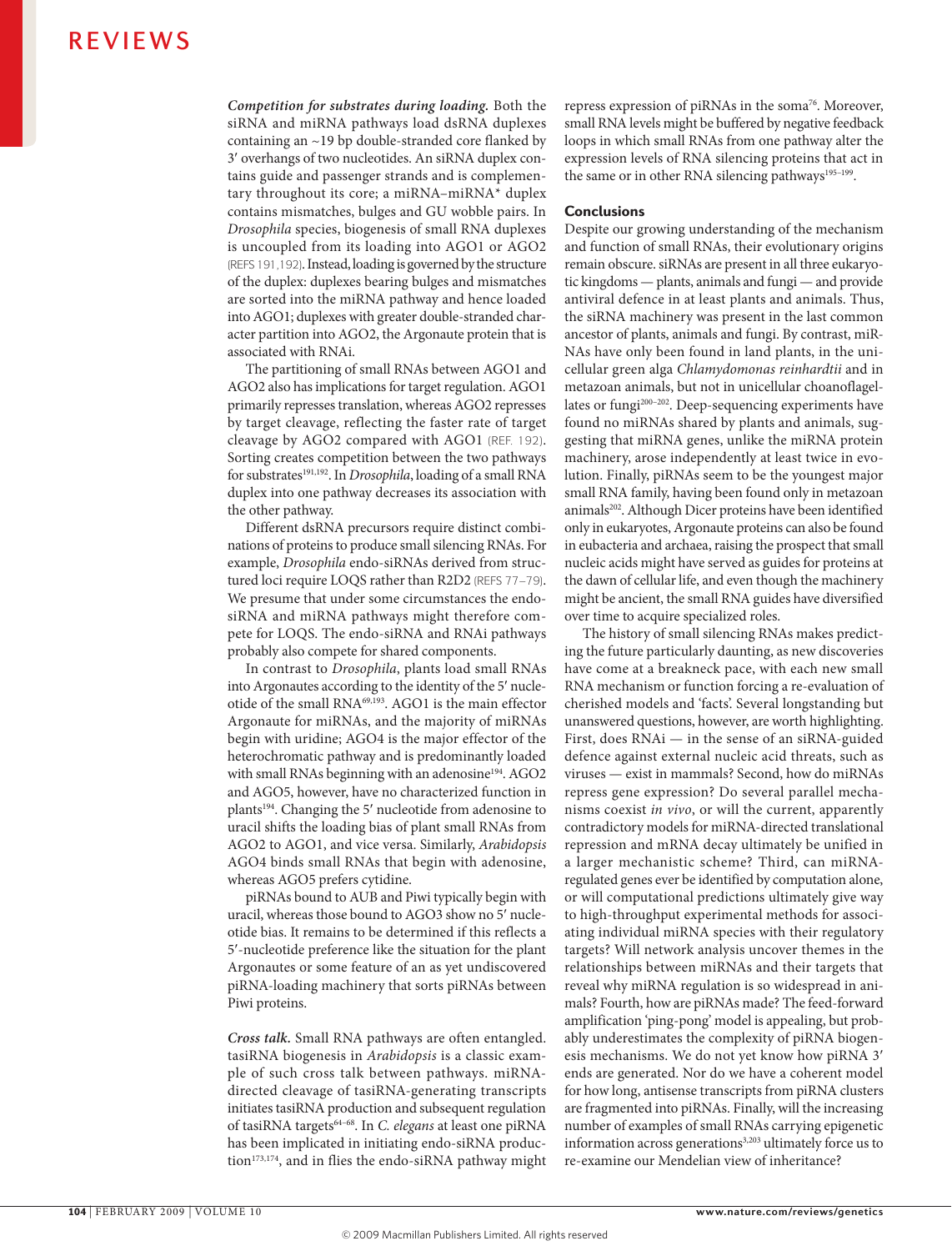- 1. Fire, A. *et al.* Potent and specific genetic interference by double-stranded RNA in *Caenorhabditis elegans*. *Nature* **391**, 806–811 (1998). **The landmark discovery of dsRNA as the trigger for RNAi.**
- 2. Voinnet, O. Non-cell autonomous RNA silencing. *FEBS Lett.* **579**, 5858–5871 (2005).
- 3. Grishok, A., Tabara, H. & Mello, C. C. Genetic requirements for inheritance of RNAi in *C. elegans*. *Science* **287**, 2494–2497 (2000).
- 4. Hamilton, A. J. & Baulcombe, D. C. A species of small antisense RNA in posttranscriptional gene silencing in plants. *Science* **286**, 950–952 (1999). **This paper identified small RNAs — now known as siRNAs — as the guides for post-transcriptional**
- **gene silencing in plants.** 5. Zamore, P. D., Tuschl, T., Sharp, P. A. & Bartel, D. P. RNAi: double-stranded RNA directs the ATPdependent cleavage of mRNA at 21 to 23 nucleotide intervals. *Cell* **101**, 25–33 (2000). **This paper and reference 6 showed that siRNAs are the specificity determinants for endonucleolytic cleavage of RNA targets by RISC.**
- 6. Hammond, S. M., Bernstein, E., Beach, D. & Hannon, G. J. An RNA-directed nuclease mediates post-transcriptional gene silencing in *Drosophila* cells. *Nature* **404**, 293–296 (2000).
- Bernstein, E., Caudy, A. A., Hammond, S. M. & Hannon, G. J. Role for a bidentate ribonuclease in the initiation step of RNA interference. *Nature* **409**, 363–366 (2001). **In this work, Dicer was shown to be the**

### **dsRNA-specific ribonuclease that converts long dsRNA into siRNAs.**

- 8. Elbashir, S. M., Lendeckel, W. & Tuschl, T. RNA interference is mediated by 21- and 22-nucleotide RNAs. *Genes Dev.* **15**, 188–200 (2001). **This paper and reference 9 deduced the structure of siRNAs and discovered that they direct cleavage at the phosphodiester bond in the target that lies across from bases 10 and 11 in the small RNA guide, now a general principle for Argonaute-mediated, small RNA-guided silencing.**
- 9. Elbashir, S. M., Martinez, J., Patkaniowska, A., Lendeckel, W. & Tuschl, T. Functional anatomy of siRNAs for mediating efficient RNAi *in Drosophila melanogaster* embryo lysate. *EMBO J.* **20**, 6877–6888 (2001).
- Liu, J. *et al.* A role for the P-body component GW182 in microRNA function. *Nature Cell Biol.* **7**, 1161–1166 (2005).
- 11. Hutvágner, G. *et al.* A cellular function for the RNA-interference enzyme Dicer in the maturation of the *let‑7* small temporal RNA. *Science* **293**, 834–838 (2001). **This study, together with references 12 and 13,**

### **linked the RNAi and miRNA pathways, establishing that they share proteins, such as Dicer, and mechanisms of biogenesis and function.**

- Grishok, A. *et al.* Genes and mechanisms related to RNA interference regulate expression of the small temporal RNAs that control *C. elegans* developmental
- timing. *Cell* **106**, 23–34 (2001). 13. Ketting, R. F. *et al.* Dicer functions in RNA interference and in synthesis of small RNA involved in developmental timing in *C. elegans*. *Genes Dev.* **15**, 2654–2659 (2001).
- 14. Knight, S. W. & Bass, B. L. A role for the RNase III enzyme DCR-1 in RNA interference and germ line development in *Caenorhabditis elegans*. *Science* **293**, 2269–2271 (2001).
- 15. Lee, Y. S. *et al.* Distinct roles for *Drosophila* Dicer-1 and Dicer-2 in the siRNA/miRNA silencing pathways.
- *Cell* **117**, 69–81 (2004). 16. Obbard, D. J., Jiggins, F. M., Halligan, D. L. & Little, T. J. Natural selection drives extremely rapid evolution in antiviral RNAi genes. *Curr. Biol.* **16**, 580–585 (2006).
- 17. Tabara, H., Yigit, E., Siomi, H. & Mello, C. C. The dsRNA binding protein RDE-4 interacts with RDE-1, DCR-1, and a DexH-Box helicase to direct RNAi in *C. elegans*. *Cell* **109**, 861–871 (2002).
- 18. Shaham, S. Worming into the cell: viral reproduction in *Caenorhabditis elegans*. *Proc. Natl Acad. Sci. USA* **103**, 3955–3956 (2006).
- 19. Williams, B. R. PKR; a sentinel kinase for cellular stress. *Oncogene* **18**, 6112–6120 (1999).
- 20. Kunzi, M. S. & Pitha, P. M. Interferon research: a brief history. *Methods Mol. Med.* **116**, 25–35 (2005).
- 21. Vilcek, J. Fifty years of interferon research: aiming at a moving target. *Immunity* **25**, 343–348 (2006).
- 22. Schwarz, D. S. *et al.* Asymmetry in the assembly of the
- RNAi enzyme complex. *Cell* **115**, 199–208 (2003). 23. Khvorova, A., Reynolds, A. & Jayasena, S. D. Functional siRNAs and miRNAs exhibit strand bias. *Cell* **115**, 209–216 (2003).
- 24. Aza-Blanc, P. *et al.* Identification of modulators of TRAIL-induced apoptosis via RNAi-based phenotypic screening. *Mol. Cell* **12**, 627–637 (2003).
- 25. Liu, Q. *et al.* R2D2, a bridge between the initiation and effector steps of the *Drosophila* RNAi pathway. *Science* **301**, 1921–1925 (2003). **This paper established the paradigm that the RNase III proteins that act in RNA silencing pathways have dsRNA-binding protein partners, and showed that the Dicer partner R2D2 facilitates loading of the double-stranded siRNA into an Argonaute protein.**
- 26. Tomari, Y., Matranga, C., Haley, B., Martinez, N. & Zamore, P. D. A protein sensor for siRNA asymmetry.
- *Science* **306**, 1377–1380 (2004). 27. Matranga, C., Tomari, Y., Shin, C., Bartel, D. P. & Zamore, P. D. Passenger-strand cleavage facilitates assembly of siRNA into Ago2-containing RNAi enzyme complexes. *Cell* **123**, 607–620 (2005).
- 28. Kim, K., Lee, Y. S. & Carthew, R. W. Conversion of pre-RISC to holo-RISC by Ago2 during assembly of RNAi complexes. *RNA* **13**, 22–29 (2006).
- 29. Leuschner, P. J., Ameres, S. L., Kueng, S. & Martinez, J. Cleavage of the siRNA passenger strand during RISC assembly in human cells. *EMBO Rep.* **7**, 314–320 (2006).
- 30. Miyoshi, K., Tsukumo, H., Nagami, T., Siomi, H. & Siomi, M. C. Slicer function of *Drosophila* Argonautes and its involvement in RISC formation. *Genes Dev.* **19**, 2837–2848 (2005).
- 31. Rand, T. A., Petersen, S., Du, F. & Wang, X. Argonaute2 cleaves the anti-guide strand of siRNA during RISC activation. *Cell* **123**, 621–629 (2005).
- 32. Horwich, M. D. *et al.* The *Drosophila* RNA methyltransferase, DmHen1, modifies germline piRNAs and single-stranded siRNAs in RISC.
- *Curr. Biol.* **17**, 1265–1272 (2007). 33. Pelisson, A., Sarot, E., Payen-Groschene, G. & Bucheton, A. A novel repeat-associated small interfering RNA-mediated silencing pathway downregulates complementary sense *gypsy* transcripts in somatic cells of the *Drosophila* ovary. *J. Virol.* **81**, 1951–1960 (2007). **The discovery that siRNAs are 2**′**-***O***-methylated in flies.**
- Yu, B. *et al.* Methylation as a crucial step in plant microRNA biogenesis. *Science* **307**, 932–935 (2005). **The first report of small silencing RNA methylation. This paper alerted the field to the idea that small RNA stability and function could be controlled by post-transcriptional modification.**
- 35. Ramachandran, V. & Chen, X. Small RNA metabolism in *Arabidopsis*. *Trends Plant Sci.* **13**, 368–374 (2008).
- 36. Li, J., Yang, Z., Yu, B., Liu, J. & Chen, X. Methylation protects miRNAs and siRNAs from a 3′-end uridylation activity in *Arabidopsis*. *Curr. Biol.* **15**, 1501–1507 (2005).
- 37. Tolia, N. H. & Joshua-Tor, L. Slicer and the Argonautes. *Nature Chem. Biol.* **3**, 36–43 (2007).
- 38. Hamilton, A., Voinnet, O., Chappell, L. & Baulcombe, D. Two classes of short interfering RNA in RNA silencing. *EMBO J.* **21**, 4671–4679 (2002).
- Tang, G., Reinhart, B. J., Bartel, D. P. & Zamore, P. D. A biochemical framework for RNA silencing in plants.
- *Genes Dev.* **17**, 49–63 (2003). 40. Dunoyer, P., Himber, C., Ruiz-Ferrer, V., Alioua, A. & Voinnet, O. Intra- and intercellular RNA interference in *Arabidopsis thaliana* requires components of the microRNA and heterochromatic silencing pathways. *Nature Genet.* **39**, 848–856 (2007).
- 41. Bouche, N., Lauressergues, D., Gasciolli, V. & Vaucheret, H. An antagonistic function for *Arabidopsis* DCL2 in development and a new function for DCL4 in generating viral siRNAs. *EMBO J.* **25**, 3347–3356 (2006).
- 42. Deleris, A. *et al.* Hierarchical action and inhibition of plant Dicer-like proteins in antiviral defense. *Science* **313**, 68–71 (2006).
- 43. Gasciolli, V., Mallory, A. C., Bartel, D. P. & Vaucheret, H. Partially redundant functions of *Arabidopsis* DICERlike enzymes and a role for DCL4 in producing trans-acting siRNAs. *Curr. Biol.* **15**, 1494–1500 (2005).
- 44. Xie, Z. *et al.* Genetic and functional diversification of small RNA pathways in plants. *PLoS Biol.* **2**, E104 (2004).
- 45. Chan, S. W. Inputs and outputs for chromatin-targeted RNAi. *Trends Plant Sci.* **13**, 383–389 (2008).
- 46. Qu, F. *et al.* RDR6 has a broad-spectrum but temperature-dependent antiviral defense role in *Nicotiana benthamiana*. *J. Virol.* **79**, 15209–15217 (2005).
- 47. Voinnet, O. Use, tolerance and avoidance of amplified RNA silencing by plants. *Trends Plant Sci.* **13**, 317–328 (2008).
- 48. Gazzani, S., Lawrenson, T., Woodward, C., Headon, D. & Sablowski, R. A link between mRNA turnover and RNA interference in *Arabidopsis*. *Science* **306**, 1046–1048 (2004).
- 49. Gy, I. *et al. Arabidopsis* FIERY1, XRN2, and XRN3 are endogenous RNA silencing suppressors. *Plant Cell* **19**, 3451–3461 (2007).
- 50. Ambros, V., Lee, R. C., Lavanway, A., Williams, P. T. & Jewell, D. MicroRNAs and other tiny endogenous RNAs in *C. elegans*. *Curr. Biol.* **13**, 807–818 (2003).
- 51. Zilberman, D., Cao, X. & Jacobsen, S. E. *ARGONAUTE4* control of locus-specific siRNA accumulation and DNA and histone methylation. *Science* **299**, 716–719 (2003).
- 52. Chan, S. W. *et al.* RNA silencing genes control de novo DNA methylation. *Science* **303**, 1336 (2004).
- Zheng, X., Zhu, J., Kapoor, A. & Zhu, J. K. Role of *Arabidopsis* AGO6 in siRNA accumulation, DNA methylation and transcriptional gene silencing. *EMBO J.* **26**, 1691–1701 (2007).
- 54. Boutet, S. *et al. Arabidopsis HEN1*: a genetic link between endogenous miRNA controlling development and siRNA controlling transgene silencing and virus resistance. *Curr. Biol.* **13**, 843–848 (2003).
- 55. El-Shami, M. *et al.* Reiterated WG/GW motifs form functionally and evolutionarily conserved ARGONAUTE-binding platforms in RNAi-related components. *Genes Dev.* **21**, 2539–2544 (2007).
- 56. Herr, A. J., Jensen, M. B., Dalmay, T. & Baulcombe, D. C. RNA polymerase IV directs silencing of endogenous DNA. *Science* **308**, 118–120 (2005).
- Kanoh, J., Sadaie, M., Urano, T. & Ishikawa, F. Telomere binding protein Taz1 establishes Swi6 heterochromatin independently of RNAi at telomeres.
- *Curr. Biol.* **15**, 1808–1819 (2005). 58. Lee, S. K. *et al.* Lentiviral delivery of short hairpin RNAs protects CD4 T cells from multiple clades and primary isolates of HIV. *Blood* **106**, 818–826 (2005).
- 59. Onodera, Y. *et al.* Plant nuclear RNA polymerase IV mediates siRNA and DNA methylation-dependent heterochromatin formation. *Cell* **120**, 613–622 (2005).
- 60. Pontier, D. *et al.* Reinforcement of silencing at transposons and highly repeated sequences requires the concerted action of two distinct RNA polymerases IV in *Arabidopsis*. *Genes Dev.* **19**, 2030–2040 (2005). 61. Tran, R. K. *et al.* DNA methylation profiling identifies
- CG methylation clusters in *Arabidopsis* genes. *Curr. Biol.* **15**, 154–159 (2005).
- 62. Llave, C., Kasschau, K. D., Rector, M. A. & Carrington, J. C. Endogenous and silencing-associated small RNAs in plants. *Plant Cell* **14**, 1605–1619 (2002).
- Mette, M. F., Aufsatz, W., van der Winden, J., Matzke, M. A. & Matzke, A. J. Transcriptional silencing and promoter methylation triggered by double-
- stranded RNA. *EMBO J.* **19**, 5194–5201 (2000). 64. Vazquez, F. *et al.* Endogenous *trans*-acting siRNAs regulate the accumulation of *Arabidopsis* mRNAs. *Mol. Cell* **16**, 69–79 (2004).
- Peragine, A., Yoshikawa, M., Wu, G., Albrecht, H. L. & Poethig, R. S. *SGS3* and *SGS2*/*SDE1*/*RDR6* are required for juvenile development and the production of *trans*-acting siRNAs in *Arabidopsis*. *Genes Dev.* **18**, 2368–2379 (2004).
- 66. Yoshikawa, M., Peragine, A., Park, M. Y. & Poethig, R. S. A pathway for the biogenesis of *trans*-acting siRNAs in *Arabidopsis*. *Genes Dev.* **19**, 2164–2175 (2005).
- 67. Williams, L., Carles, C. C., Osmont, K. S. & Fletcher, J. C. A database analysis method identifies an endogenous trans-acting short-interfering RNA that targets the *Arabidopsis ARF2*, *ARF3*, and *ARF4* genes. *Proc. Natl Acad. Sci. USA* **102**, 9703–9708 (2005).
- 68. Allen, E., Xie, Z., Gustafson, A. M. & Carrington, J. C. microRNA-directed phasing during *trans*-acting siRNA biogenesis in plants. *Cell* **121**, 207–221 (2005).
- Montgomery, T. A. et al. Specificity of ARGONAUTE7miR390 interaction and dual functionality in *TAS3 trans*-acting siRNA formation. *Cell* **133**, 128–141 (2008).
- Axtell, M. J., Jan, C., Rajagopalan, R. & Bartel, D. P. A two-hit trigger for siRNA biogenesis in plants. *Cell* **127**, 565–577 (2006).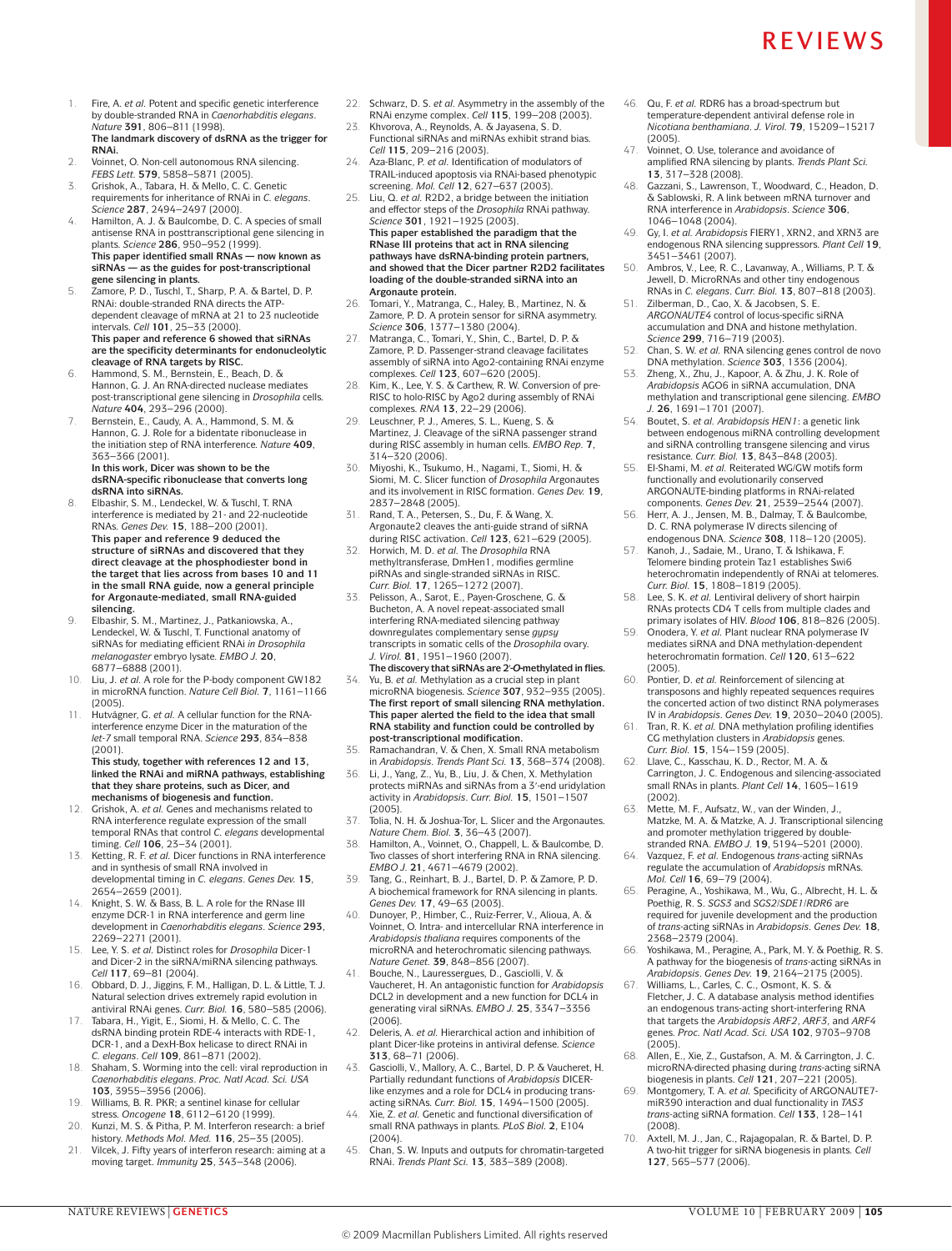- 71. Katiyar-Agarwal, S. *et al.* A pathogen-inducible endogenous siRNA in plant immunity. *Proc. Natl Acad. Sci. USA* **103**, 18002–18007 (2006).
- 72. Borsani, O., Zhu, J., Verslues, P. E., Sunkar, R. & Zhu, J. K. Endogenous siRNAs derived from a pair of natural *cis*-antisense transcripts regulate salt tolerance in *Arabidopsis*. *Cell* **123**, 1279–1291 (2005).
- 73. Zhang, D. & Trudeau, V. L. The XS domain of a plant specific SGS3 protein adopts a unique RNA recognition motif (RRM) fold. *Cell Cycle* **7**, 2268–2270 (2008).
- 74. Katiyar-Agarwal, S., Gao, S., Vivian-Smith, A. & Jin, H. A novel class of bacteria-induced small RNAs in
- *Arabidopsis*. *Genes Dev.* **21**, 3123–3134 (2007). 75. Yang, N. & Kazazian, H. H. J. L1 retrotransposition is suppressed by endogenously encoded small interfering RNAs in human cultured cells. *Nature Struct. Mol. Biol.* **13**, 763–771 (2006).
- 76. Ghildiyal, M. *et al.* Endogenous siRNAs derived from transposons and mRNAs in *Drosophila* somatic cells. *Science* **320**, 1077–1081 (2008).
- 77. Czech, B. *et al.* An endogenous small interfering RNA pathway in *Drosophila*. *Nature* **453**, 798–802 (2008).
- 78. Okamura, K. *et al.* The *Drosophila* hairpin RNA pathway generates endogenous short interfering RNAs. *Nature* **453**, 803–806 (2008).
- 79. Kawamura, Y. *et al. Drosophila* endogenous small RNAs bind to Argonaute 2 in somatic cells. *Nature* **453**, 793–797 (2008).
- 80. Okamura, K., Balla, S., Martin, R., Liu, N. & Lai, E. C. Two distinct mechanisms generate endogenous siRNAs from bidirectional transcription in *Drosophila melanogaster*. *Nature Struct. Mol. Biol.* **15**, 581–590 (2008).
- 81. Chung, W. J., Okamura, K., Martin, R. & Lai, E. C. Endogenous RNA interference provides a somatic defense against *Drosophila* transposons. *Curr. Biol.* **18**, 795–802 (2008).
- 82. Tabara, H. *et al.* The *rde‑1* gene, RNA interference, and transposon silencing in *C. elegans*. *Cell* **99**, 123–132 (1999). **The first study to link an Argonaute protein to an RNA silencing pathway. The authors showed that the Argonaute protein RDE-1 is required for RNAi**
- **in worms.** 83. Ketting, R. F., Haverkamp, T. H., van Luenen, H. G. & Plasterk, R. H. *mut‑7* of *C. elegans*, required for transposon silencing and RNA interference, is a homolog of Werner syndrome helicase and RNaseD. *Cell* **99**, 133–141 (1999).
- 84. Zhou, R. *et al.* Comparative analysis of Argonaute-dependent small RNA pathways in *Drosophila*. *Mol. Cell* **32**, 592–599 (2008).
- 85. Förstemann, K. *et al.* Normal microRNA maturation and germ-line stem cell maintenance requires Loquacious, a double-stranded RNA-binding domain protein. *PLoS Biol.* **3**, e236 (2005).
- 86. Tam, O. H. *et al.* Pseudogene-derived small interfering RNAs regulate gene expression in mouse oocytes. *Nature* **453**, 534–538 (2008).
- 87. Watanabe, T. *et al.* Endogenous siRNAs from naturally formed dsRNAs regulate transcripts in mouse oocytes. *Nature* **453**, 539–543 (2008).
- 88. Sasidharan, R. & Gerstein, M. Genomics: protein fossils live on as RNA. *Nature* **453**, 729–731 (2008).
- 89. Neilson, J. R. & Sharp, P. A. Small RNA regulators of gene expression. *Cell* **134**, 899–902 (2008). 90. Lee, R. C., Feinbaum, R. L. & Ambros, V. The
- *C. elegans* heterochronic gene *lin‑4* encodes small RNAs with antisense complementarity to *lin‑14*. *Cell* **75**, 843–854 (1993). **This paper reported the discovery of the first miRNA,** *lin-4***, and, together with reference 92,**
- **proposed that it regulated an mRNA,** *lin-14***, by partially base-pairing to sites in the 3**′ **UTR, a relationship now considered as the hallmark of miRNA regulation.**
- 91. Wightman, B., Burglin, T. R., Gatto, J., Arasu, P. & Ruvkun, G. Negative regulatory sequences in the lin-14 3′-untranslated region are necessary to generate a temporal switch during *Caenorhabditis elegans* development. *Genes Dev.* **5**, 1813–1124 (1991).
- 92. Wightman, B., Ha, I. & Ruvkun, G. Posttranscriptional regulation of the heterochronic gene *lin‑14* by *lin‑4* mediates temporal pattern formation in *C. elegans*. *Cell* **75**, 855–862 (1993).
- 93. Lagos-Quintana, M., Rauhut, R., Lendeckel, W. & Tuschl, T. Identification of novel genes coding for small expressed RNAs. *Science* **294**, 853–858 (2001).
- 94. Lee, R. C. & Ambros, V. An extensive class of small RNAs in *Caenorhabditis elegans*. *Science* **294**, 862–864 (2001).
- 95. Lau, N. C., Lim, L. P., Weinstein, E. G. & Bartel, D. P. An abundant class of tiny RNAs with probable regulatory roles in *Caenorhabditis elegans*. *Science* **294**, 858–862 (2001). **References 93–95 ushered in the age of miRNA**
- **discovery, increasing the number of known miRNAs from 2 to 76.** 96. Griffiths-Jones, S., Saini, H. K., van Dongen, S. &
- Enright, A. J. miRBase: tools for microRNA genomics. *Nucleic Acids Res.* **36**, D154–D158 (2008).
- 97. Lee, Y., Jeon, K., Lee, J. T., Kim, S. & Kim, V. N. MicroRNA maturation: stepwise processing and subcellular localization. *EMBO J.* **21**, 4663–4670  $(2002)$
- 98. Lee, Y. *et al.* MicroRNA genes are transcribed by RNA polymerase II. *EMBO J.* **23**, 4051–4060 (2004).
- 99. Cai, X., Hagedorn, C. H. & Cullen, B. R. Human microRNAs are processed from capped, polyadenylated transcripts that can also function as mRNAs. *RNA* **10**, 1957–1966 (2004).
- 100. Birney, E. *et al.* Identification and analysis of functional elements in 1% of the human genome by the ENCODE pilot project. *Nature* **447**, 799–816 (2007).
- 101. Lee, Y. *et al.* The nuclear RNase III Drosha initiates microRNA processing. *Nature* **425**, 415–419 (2003). **The discovery that Drosha generates pre-miRNAs**
- **in the nucleus from longer, primary transcripts.** 102. Denli, A. M., Tops, B. B., Plasterk, R. H., Ketting, R. F. & Hannon, G. J. Processing of primary microRNAs by the Microprocessor complex. *Nature* **432**, 231–235 (2004).
- 103. Gregory, R. I. *et al.* The Microprocessor complex mediates the genesis of microRNAs. *Nature* **432**, 235–240 (2004).
- 104. Han, J. *et al.* The Drosha–DGCR8 complex in primary microRNA processing. *Genes Dev.* **18**, 3016–3027  $(2004)$
- 105. Landthaler, M., Yalcin, A. & Tuschl, T. The human DiGeorge syndrome critical region gene 8 and its *D. melanogaster* homolog are required for miRNA biogenesis. *Curr. Biol.* **14**, 2162–2167 (2004).
- 106. Yi, R., Qin, Y., Macara, I. G. & Cullen, B. R. Exportin-5 mediates the nuclear export of pre-microRNAs and short hairpin RNAs. *Genes Dev.* **17**, 3011–3016 (2003).
- 107. Bohnsack, M. T., Czaplinski, K. & Gorlich, D. Exportin 5 is a Ran GTP-dependent dsRNA-binding protein that mediates nuclear export of pre-miRNAs. *RNA* **10**, 185–191 (2004).
- 108. Lund, E., Guttinger, S., Calado, A., Dahlberg, J. E. & Kutay, U. Nuclear export of microRNA precursors. *Science* **303**, 95–98 (2004).
- 109. Zeng, Y. & Cullen, B. R. Structural requirements for pre-microRNA binding and nuclear export by Exportin
- 5. *Nucleic Acids Res.* **32**, 4776–4785 (2004). 110. Chendrimada, T. P. *et al.* TRBP recruits the Dicer complex to Ago2 for microRNA processing and gene silencing. *Nature* **436**, 740–744 (2005).
- Jiang, F. et al. Dicer-1 and R3D1-L catalyze microRNA maturation in *Drosophila*. *Genes Dev.* **19**,
- 1674–1679 (2005). 112. Lee, Y. *et al.* The role of PACT in the RNA silencing pathway. *EMBO J.* **25**, 522–532 (2006).
- Saito, K., Ishizuka, A., Siomi, H. & Siomi, M. C. Processing of pre-microRNAs by the Dicer-1– Loquacious complex in *Drosophila* cells. *PLoS Biol.* **3**, e235 (2005).
- 114. Ruby, J. G. *et al.* Large-scale sequencing reveals 21U-RNAs and additional microRNAs and endogenous siRNAs in *C. elegans*. *Cell* **127**, 1193–1207 (2006).
- 115. Okamura, K., Hagen, J. W., Duan, H., Tyler, D. M. & Lai, E. C. The mirtron pathway generates microRNAclass regulatory RNAs in *Drosophila*. *Cell* **130**, 89–100 (2007).
- 116. Ruby, J. G., Jan, C. H. & Bartel, D. P. Intronic microRNA precursors that bypass Drosha processing. *Nature* **448**, 83–86 (2007).
- 117. Glazov, E. A. *et al.* A microRNA catalog of the developing chicken embryo identified by a deep sequencing approach. *Genome Res.* **18**, 957–964 (2008).
- 118. Berezikov, E., Chung, W. J., Willis, J., Cuppen, E. & Lai, E. C. Mammalian mirtron genes. *Mol. Cell* **28**, 328–336 (2007).
- 119. Babiarz, J. E., Ruby, J. G., Wang, Y., Bartel, D. P. & Blelloch, R. Mouse ES cells express endogenous shRNAs, siRNAs, and other Microprocessorindependent, Dicer-dependent small RNAs. *Genes Dev.* **22**, 2773–2785 (2008).
- 120. Park, W., Li, J., Song, R., Messing, J. & Chen, X. CARPEL FACTORY, a Dicer homolog, and HEN1, a novel protein, act in microRNA metabolism in *Arabidopsis thaliana*. *Curr. Biol.* **12**, 1484–1495 (2002).
- 121. Reinhart, B. J., Weinstein, E. G., Rhoades, M. W., Bartel, B. & Bartel, D. P. MicroRNAs in plants. *Genes Dev.* **16**, 1616–1626 (2002).
- 122. Papp, I. *et al.* Evidence for nuclear processing of plant micro RNA and short interfering RNA precursors. *Plant Physiol.* **132**, 1382–1390 (2003).
- 123. Vazquez, F., Gasciolli, V., Crete, P. & Vaucheret, H. The nuclear dsRNA binding protein HYL1 is required for microRNA accumulation and plant development, but not posttranscriptional transgene silencing. *Curr. Biol.* **14**, 346–351 (2004).
- 124. Park, M. Y., Wu, G., Gonzalez-Sulser, A., Vaucheret, H. & Poethig, R. S. Nuclear processing and export of microRNAs in *Arabidopsis*. *Proc. Natl Acad. Sci. USA* **102**, 3691–3696 (2005).
- 125. Yang, Z., Ebright, Y. W., Yu, B. & Chen, X. HEN1 recognizes 21–24 nt small RNA duplexes and deposits a methyl group onto the 2′ OH of the 3′ terminal nucleotide. *Nucleic Acids Res.* **34**, 667–675 (2006).
- 126. Hutvágner, G. & Zamore, P. D. A microRNA in a multiple-turnover RNAi enzyme complex. *Science* **297**, 2056–2060 (2002).
- 127. Meister, G. *et al.* Human Argonaute2 mediates RNA cleavage targeted by miRNAs and siRNAs. *Mol. Cell* **15**, 185–197 (2004).
- 128. Liu, J. *et al.* Argonaute2 is the catalytic engine of mammalian RNAi. *Science* **305**, 1437–1441 (2004).
- 129. Mansfield, J. H. *et al.* MicroRNA-responsive 'sensor' transgenes uncover Hox-like and other developmentally regulated patterns of vertebrate microRNA expression. *Nature Genet.* **36**, 1079–1083 (2004).
- 130. Pfeffer, S. *et al.* Identification of virus-encoded microRNAs. *Science* **304**, 734–736 (2004).
- 131. Yekta, S., Shih, I. H. & Bartel, D. P. MicroRNA-directed cleavage of *HOXB8* mRNA. *Science* **304**, 594–596
- (2004). 132. Davis, E. *et al.* RNAi-mediated allelic *trans*-interaction at the imprinted *Rtl1*/*Peg11* locus. *Curr. Biol.* **15**, 743–749 (2005).
- 133. Sullivan, C. S., Grundhoff, A. T., Tevethia, S., Pipas, J. M. & Ganem, D. SV40-encoded microRNAs regulate viral gene expression and reduce susceptibility to cytotoxic T cells. *Nature* **435**, 682–686 (2005).
- 134. Rhoades, M. W. *et al.* Prediction of plant microRNA targets. *Cell* **110**, 513–520 (2002).
- 135. Brennecke, J., Stark, A., Russell, R. B. & Cohen, S. M. Principles of microRNA-target recognition. *PLoS Biol.* **3**, e85 (2005).
- 136. Lewis, B. P., Shih, I. H., Jones-Rhoades, M. W., Bartel, D. P. & Burge, C. B. Prediction of mammalian microRNA targets. *Cell* **115**, 787–798 (2003). **This paper reports the first computational evidence for a seed sequence and uses seed pairing to identify miRNA targets.**
- 137. Lewis, B. P., Burge, C. B. & Bartel, D. P. Conserved seed pairing, often flanked by adenosines, indicates that thousands of human genes are microRNA targets.
- *Cell* **120**, 15–20 (2005). 138. Stark, A., Brennecke, J., Bushati, N., Russell, R. B. & Cohen, S. M. Animal microRNAs confer robustness to gene expression and have a significant impact on 3′UTR evolution. *Cell* **123**, 1133–1146 (2005).
- 139. Xie, X. *et al.* Systematic discovery of regulatory motifs in human promoters and 3′ UTRs by comparison of several mammals. *Nature* **434**, 338–345 (2005).
- 140. Lai, E. C. Predicting and validating microRNA targets. *Genome Biol.* **5**, 115 (2004).
- 141. Ameres, S. L., Martinez, J. & Schroeder, R. Molecular basis for target RNA recognition and cleavage by human RISC. *Cell* **130**, 101–112 (2007).
- 142. Haley, B. & Zamore, P. D. Kinetic analysis of the RNAi enzyme complex. *Nature Struct. Mol. Biol.* **11**, 599–606 (2004).
- 143. Baek, D. *et al.* The impact of microRNAs on protein output. *Nature* **455**, 64–71 (2008).
- 144. Selbach, M. *et al.* Widespread changes in protein synthesis induced by microRNAs. *Nature* **455**, 58–63 (2008).
- 145. Kong, Y. W. *et al.* The mechanism of micro-RNA-mediated translation repression is determined by the promoter of the target gene. *Proc. Natl Acad. Sci. USA* **105**, 8866–8871 (2008).
- 146. Brodersen, P. *et al.* Widespread translational inhibition by plant miRNAs and siRNAs. *Science* **320**, 1185–1190 (2008).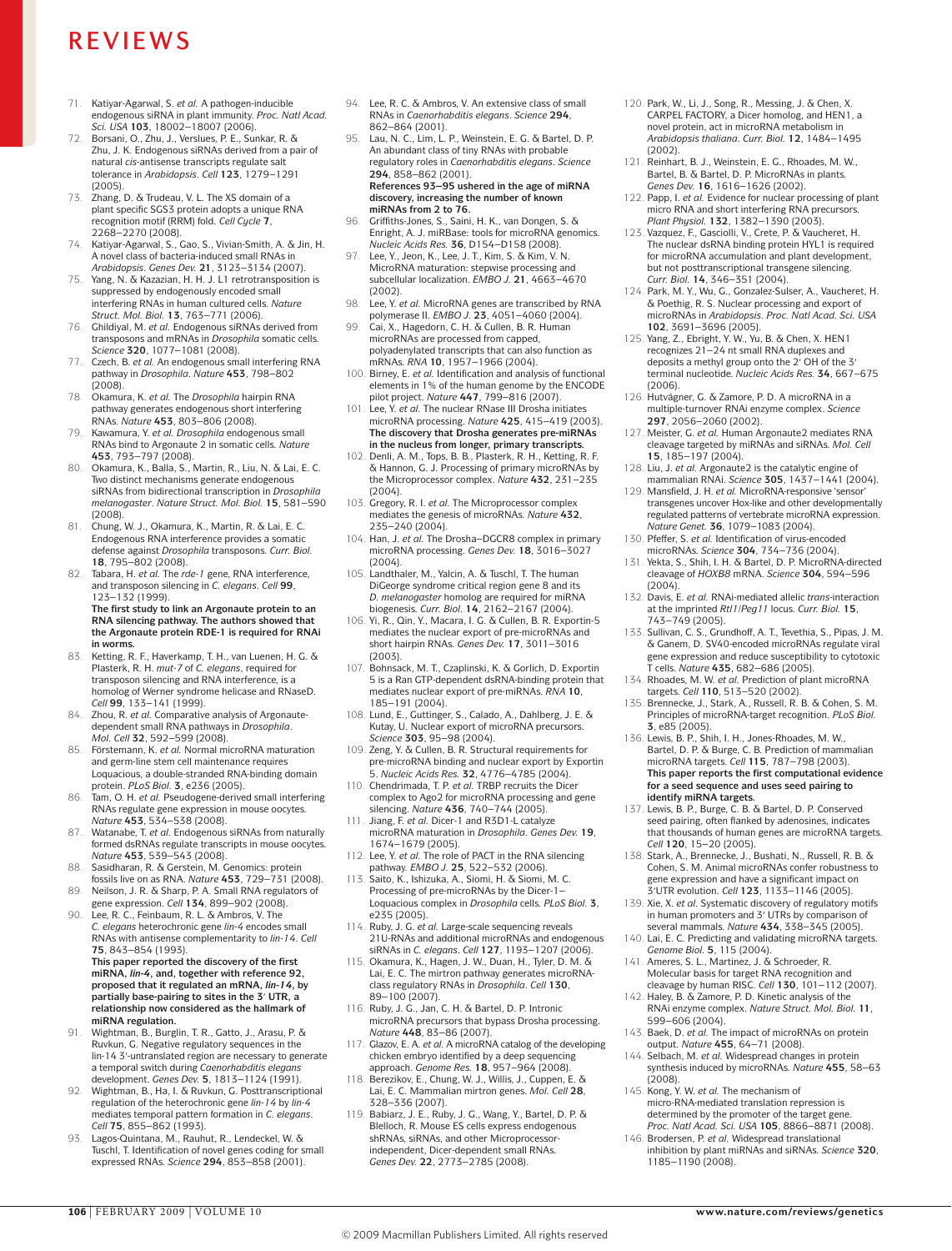- 147. Stefani, G. & Slack, F. J. Small non-coding RNAs in animal development. *Nature Rev. Mol. Cell Biol.* **9**, 219–230 (2008).
- 148. Yekta, S., Tabin, C. J. & Bartel, D. P. MicroRNAs in the Hox network: an apparent link to posterior prevalence. *Nature Rev. Genet.* **9**, 789–796 (2008).
- 149. Bartel, D. P. & Chen, C. Z. Micromanagers of gene expression: the potentially widespread influence of metazoan microRNAs. *Nature Rev. Genet.* **5**, 396–400 (2004).
- 150. Bernstein, E. *et al.* Dicer is essential for mouse development. *Nature Genet.* **35**, 215–217 (2003).
- 151. Wienholds, E. *et al.* MicroRNA expression in zebrafish embryonic development. *Science* **309**, 310–311 (2005).
- 152. Giraldez, A. J. *et al.* MicroRNAs regulate brain morphogenesis in zebrafish. *Science* **308**, 833–838 (2005).
- 153. Hatfield, S. D. *et al.* Stem cell division is regulated by the microRNA pathway. *Nature* **435**, 974–978 (2005).
- 154. Mudhasani, R. *et al.* Loss of miRNA biogenesis induces p19Arf-p53 signaling and senescence in primary cells. *J. Cell Biol.* **181**, 1055–1063 (2008).
- 155. Landgraf, P. *et al.* A mammalian microRNA expression atlas based on small RNA library sequencing. *Cell* **129**, 1401–1414 (2007).
- 156. Wienholds, F. & Plasterk, R. H. MicroRNA function in animal development. *FEBS Lett.* **579**, 5911–5922 (2005).
- 157. Aravin, A. A. *et al.* Double-stranded RNA-mediated silencing of genomic tandem repeats and transposable elements in the *D. melanogaster* germline. *Curr. Biol.* **11**, 1017–1027 (2001). **This paper was the first to identify piRNAs,**
- **then called repeat-associated siRNAs.** 158. Vagin, V. V. *et al.* A distinct small RNA pathway silences selfish genetic elements in the germline. *Science* **313**, 320–324 (2006). **The first report that piRNAs are distinct from siRNAs. This paper proposed that piRNAs are made from single-stranded precursors without the involvement of Dicer, are 3**′ **modified and are bound to Piwi proteins, and that they are largely antisense to selfish genetic elements.**
- 159. Saito, K. *et al.* Specific association of Piwi with rasiRNAs derived from retrotransposon and heterochromatic regions in the *Drosophila* genome. *Genes Dev.* **20**, 2214–2222 (2006).
- 160. Saito, K. *et al.* Pimet, the *Drosophila* homolog of HEN1, mediates 2′-*O*-methylation of Piwi- interacting RNAs at their 3′ ends. *Genes Dev.* **21**, 1603–1608 (2007).
- 161. Kirino, Y. & Mourelatos, Z. Mouse Piwi-interacting RNAs are 2′-O-methylated at their 3′ termini. *Nature Struct. Mol. Biol.* **14**, 347–348 (2007).
- 162. Ohara, T. *et al.* The 3′ termini of mouse Piwiinteracting RNAs are 2′-O-methylated. *Nature Struct. Mol. Biol.* **14**, 349–350 (2007).
- 163. Houwing, S. *et al.* A role for Piwi and piRNAs in germ cell maintenance and transposon silencing in zebrafish. *Cell* **129**, 69–82 (2007).
- 164. Aravin, A. *et al.* A novel class of small RNAs bind to MILI protein in mouse testes. *Nature* **442**, 203–207 (2006).
- 165. Lau, N. C. *et al.* Characterization of the piRNA complex from rat testes. *Science* **313**, 363–367 (2006).
- 166. Aravin, A. A., Sachidanandam, R., Girard, A., Fejes-Toth, K. & Hannon, G. J. Developmentally regulated piRNA clusters implicate MILI in transposon
- control. *Science* **316**, 744–747 (2007). 167. Girard, A., Sachidanandam, R., Hannon, G. J. & Carmell, M. A. A germline-specific class of small RNAs binds mammalian Piwi proteins. *Nature* **442**, 199–202 (2006).
- 168. Grivna, S. T., Beyret, E., Wang, Z. & Lin, H. A novel class of small RNAs in mouse spermatogenic cells. *Genes Dev.* **20**, 1709–1714 (2006).
- 169. Grivna, S. T., Pyhtila, B. & Lin, H. MIWI associates with translational machinery and PIWI-interacting RNAs (piRNAs) in regulating spermatogenesis. *Proc. Natl Acad. Sci. USA* **103**, 13415–13420 (2006).
- 170. Kato, Y. *et al.* Role of the Dnmt3 family in *de novo* methylation of imprinted and repetitive sequences during male germ cell development in the mouse. *Hum. Mol. Genet.* **16**, 2272–2280 (2007).
- 171. Lees-Murdock, D. J., De Felici, M. & Walsh, C. P. Methylation dynamics of repetitive DNA elements in the mouse germ cell lineage. *Genomics* **82**, 230–237 (2003).
- 172. Aravin, A. A. *et al.* A piRNA pathway primed by individual transposons is linked to *de novo* DNA methylation in mice. *Mol. Cell* **31**, 785–799 (2008).
- 173. Batista, P. J. *et al.* PRG-1 and 21U-RNAs interact to form the piRNA complex required for fertility in *C. elegans*. *Mol. Cell* **31**, 67–78 (2008).
- 174. Das, P. P. *et al.* Piwi and piRNAs act upstream of an endogenous siRNA pathway to suppress Tc3 transposon mobility in the *Caenorhabditis elegans* germline. *Mol. Cell* **31**,79–90 (2008).
- 175. Wang, G. & Reinke, V. A *C. elegans* Piwi, PRG-1, regulates 21U-RNAs during spermatogenesis. *Curr. Biol.* **18**, 861–867 (2008).
- 176. Ruby, J. G. *et al.* Evolution, biogenesis, expression, and target predictions of a substantially expanded set of *Drosophila* microRNAs. *Genome Res.* **17**, 1850–1864 (2007).
- 177. Brennecke, J. *et al.* Discrete small RNA-generating loci as master regulators of transposon activity in *Drosophila*. *Cell* **128**, 1089–1103 (2007). **This paper, along with reference 184, proposed the 'ping-pong' model for piRNA biogenesis. The authors were the first to use high-throughput sequencing data to deduce the biogenesis mechanism of a small RNA pathway.**
- 178. Nishida, K. M. *et al.* Gene silencing mechanisms mediated by Aubergine piRNA complexes in *Drosophila* male gonad. *RNA* **13**, 1911–1922 (2007).
- 179. Prud'homme, N., Gans, M., Masson, M., Terzian, C. & Bucheton, A. *flamenco*, a gene controlling the *gypsy* retrovirus of *Drosophila melanogaster*. *Genetics* **139**, 697–711 (1995).
- 180. Pelisson, A. *et al.* Gypsy transposition correlates with the production of a retroviral envelope-like protein under the tissue-specific control of the *Drosophila flamenco* gene. *EMBO J.* **13**, 4401–4411 (1994).
- 181. Desset, S., Buchon, N., Meignin, C., Coiffet, M. & Vaury, C. In *Drosophila melanogaster* the COM locus directs the somatic silencing of two retrotransposons through both Piwi-dependent and -independent pathways. *PLoS ONE* **3**, e1526 (2008).
- 182. Desset, S., Meignin, C., Dastugue, B. & Vaury, C. COM, a heterochromatic locus governing the control of independent endogenous retroviruses from *Drosophila melanogaster*. *Genetics* **164**, 501–509 (2003).
- 183. Mevel-Ninio, M. T., Pelisson, A., Kinder, J., Campos, A. R. & Bucheton, A. The *flamenco* locus controls the *gypsy* and *ZAM* retroviruses and is required for *Drosophila* oogenesis. *Genetics* **175**, 1615–24 (2007).
- 184. Gunawardane, L. S. *et al.* A Slicer-mediated mechanism for repeat-associated siRNA 5′ end formation in *Drosophila*. *Science* **315**, 1587–1590  $(2007)$
- 185. Cox, D. N. *et al.* A novel class of evolutionarily conserved genes defined by piwi are essential for stem cell self-renewal. *Genes Dev*. **12**, 3715–3727 (1998).
- 186. Cox, D. N., Chao, A. & Lin, H. *piwi* encodes a nucleoplasmic factor whose activity modulates the number and division rate of germline stem cells. *Development* **127**, 503–514 (2000).
- 187. Aravin, A. A. *et al.* Dissection of a natural RNA silencing process in the *Drosophila melanogaste* germ line. *Mol. Cell Biol.* **24**, 6742–6750 (2004).
- 188. Schupbach, T. & Wieschaus, E. Female sterile mutations on the second chromosome of *Drosophila melanogaster*. II. Mutations blocking oogenesis or altering egg morphology. *Genetics* **129**, 1119–1136 (1991).
- 189. Klattenhoff, C. *et al. Drosophila* rasiRNA pathway mutations disrupt embryonic axis specification through activation of an ATR/Chk2 DNA damage response. *Dev. Cell* **12**, 45–55 (2007).
- 190. Pal-Bhadra, M. *et al.* Heterochromatic silencing and HP1 localization in *Drosophila* are dependent on the RNAi machinery. *Science* **303**, 669–672 (2004). 191. Tomari, Y., Du, T. & Zamore, P. D. Sorting of
- *Drosophila* small silencing RNAs. *Cell* **130**, 299–308 (2007).
- 192. Förstemann, K., Horwich, M. D., Wee, L.-M., Tomari, Y. & Zamore, P. D. *Drosophila* microRNAs are sorted into functionally distinct Argonaute protein complexes after their production by Dicer-1. *Cell* **130**, 287–297 (2007).
- 193. Mi, S. *et al.* Sorting of small RNAs into *Arabidopsis* Argonaute complexes is directed by the 5′ terminal
- nucleotide. *Cell* **133**, 116–127 (2008). 194. Vaucheret, H. Plant ARGONAUTES. *Trends Plant Sci.* **13**, 350–358 (2008).
- 195. Tokumaru, S., Suzuki, M., Yamada, H., Nagino, M. & Takahashi, T. *let‑7* regulates Dicer expression and constitutes a negative feedback loop. *Carcinogenesis* **29**, 2073–2077 (2008).
- 196. Forman, J. J., Legesse-Miller, A. & Coller, H. A. A search for conserved sequences in coding regions reveals that the *let‑7* microRNA targets Dicer within its coding sequence. *Proc. Natl Acad. Sci. USA* **105**, 14879–14884 (2008).
- 197. Xie, Z., Kasschau, K. D. & Carrington, J. C. Negative feedback regulation of Dicer-like1 in *Arabidopsis* by microRNA-guided mRNA degradation. *Curr. Biol.* **13**, 784–789 (2003).
- 198. Vaucheret, H., Vazquez, F., Crete, P. & Bartel, D. P. The action of *ARGONAUTE1* in the miRNA pathway and its regulation by the miRNA pathway are crucial for plant development. *Genes Dev.* **18**, 1187–1197 (2004).
- 199. Vaucheret, H., Mallory, A. C. & Bartel, D. P. AGO1 homeostasis entails coexpression of *MIR168* and *AGO1* and preferential stabilization of miR168 by AGO1. *Mol. Cell* **22**, 129–136 (2006).
- 200. Zhao, T. *et al.* A complex system of small RNAs in the unicellular green alga *Chlamydomonas reinhardtii*. *Genes Dev.* **21**, 1190–1203 (2007). 201. Molnar, A., Schwach, F., Studholme, D. J.,
- Thuenemann, E. C. & Baulcombe, D. C. miRNAs control gene expression in the single-cell alga *Chlamydomonas reinhardtii*. *Nature* **447**, 1126–1129 (2007).
- 202. Grimson, A. *et al.* Early origins and evolution of microRNAs and Piwi-interacting RNAs in animals. *Nature* **455**, 1193–1197 (2008). **This paper established that miRNAs and piRNAs existed before the divergence of bilaterian animals**
- **from the animal kingdom.** 203. Brennecke, J. *et al.* An epigenetic role for maternally inherited piRNAs in transposon silencing. *Science* **322**, 1387–1392 (2008).
- 204. Sijen, T. *et al.* On the role of RNA amplification in dsRNA-triggered gene silencing. *Cell* **107**, 465–476 (2001).
- 205. Voinnet, O., Vain, P., Angell, S. & Baulcombe, D. C. Systemic spread of sequence-specific transgene RNA degradation in plants is initiated by localized introduction of ectopic promoterless DNA. *Cell* **95**,
- 177–187 (1998). 206. Vaistij, F. E., Jones, L. & Baulcombe, D. C. Spreading of RNA targeting and DNA methylation in RNA silencing requires transcription of the target gene and a putative RNA-dependent RNA polymerase. *Plant Cell* **14**, 857–867 (2002).
- 207. Fusaro, A. F. *et al.* RNA interference-inducing hairpin RNAs in plants act through the viral defence pathway. *EMBO Rep.* **7**, 1168–1175 (2006).
- 208. Moissiard, G., Parizotto, E. A., Himber, C. & Voinnet, O. Transitivity in *Arabidopsis* can be primed, requires the redundant action of the antiviral Dicer-like 4 and Dicer-like 2, and is compromised by viralencoded suppressor proteins. *RNA* **13**, 1268–1278 (2007).
- 209. Sijen, T., Steiner, F. A., Thijssen, K. L. & Plasterk, R. H. Secondary siRNAs result from unprimed RNA synthesis and form a distinct class. *Science* **315**, 244–247 (2007).
- 210. Pak, J. & Fire, A. Distinct populations of primary and secondary effectors during RNAi in *C. elegans*. *Science* **315**, 241–244 (2007).
- 211. Smardon, A. *et al.* EGO-1 is related to RNA-directed RNA polymerase and functions in germ-line development and RNA interference in *C. elegans*. *Curr. Biol.* **10**, 169–178 (2000).
- 212. Aoki, K., Moriguchi, H., Yoshioka, T., Okawa, K. & Tabara, H. *In vitro* analyses of the production and activity of secondary small interfering RNAs in *C. elegans*. *EMBO J.* **26**, 5007–5019 (2007).
- 213. Makeyev, E. V. & Bamford, D. H. Cellular RNAdependent RNA polymerase involved in posttranscriptional gene silencing has two distinct activity modes. *Mol. Cell* **10**, 1417–1427 (2002).
- 214. Tijsterman, M., Ketting, R. F., Okihara, K. L., Sijen, T. & Plasterk, R. H. RNA helicase MUT-14-dependent gene silencing triggered in *C. elegans* by short antisense RNAs. *Science* **295**, 694–697 (2002).
- 215. Caplen, N. J. *et al.* Rescue of polyglutamine-mediated cytotoxicity by double-stranded RNA-mediated RNA interference. *Hum. Mol. Genet.* **11**, 175–184 (2002).
- 216. Xia, H., Mao, Q., Paulson, H. L. & Davidson, B. L. siRNA-mediated gene silencing *in vitro* and *in vivo*. *Nature Biotechnol.* **20**, 1006–1010 (2002).
- 217. Ding, H. *et al.* Selective silencing by RNAi of a dominant allele that causes amyotrophic lateral sclerosis. *Aging Cell* **2**, 209–217 (2003).
- 218. Miller, V. M. *et al.* Allele-specific silencing of dominant disease genes. *Proc. Natl Acad. Sci. USA* **100**, 7195–7200 (2003).